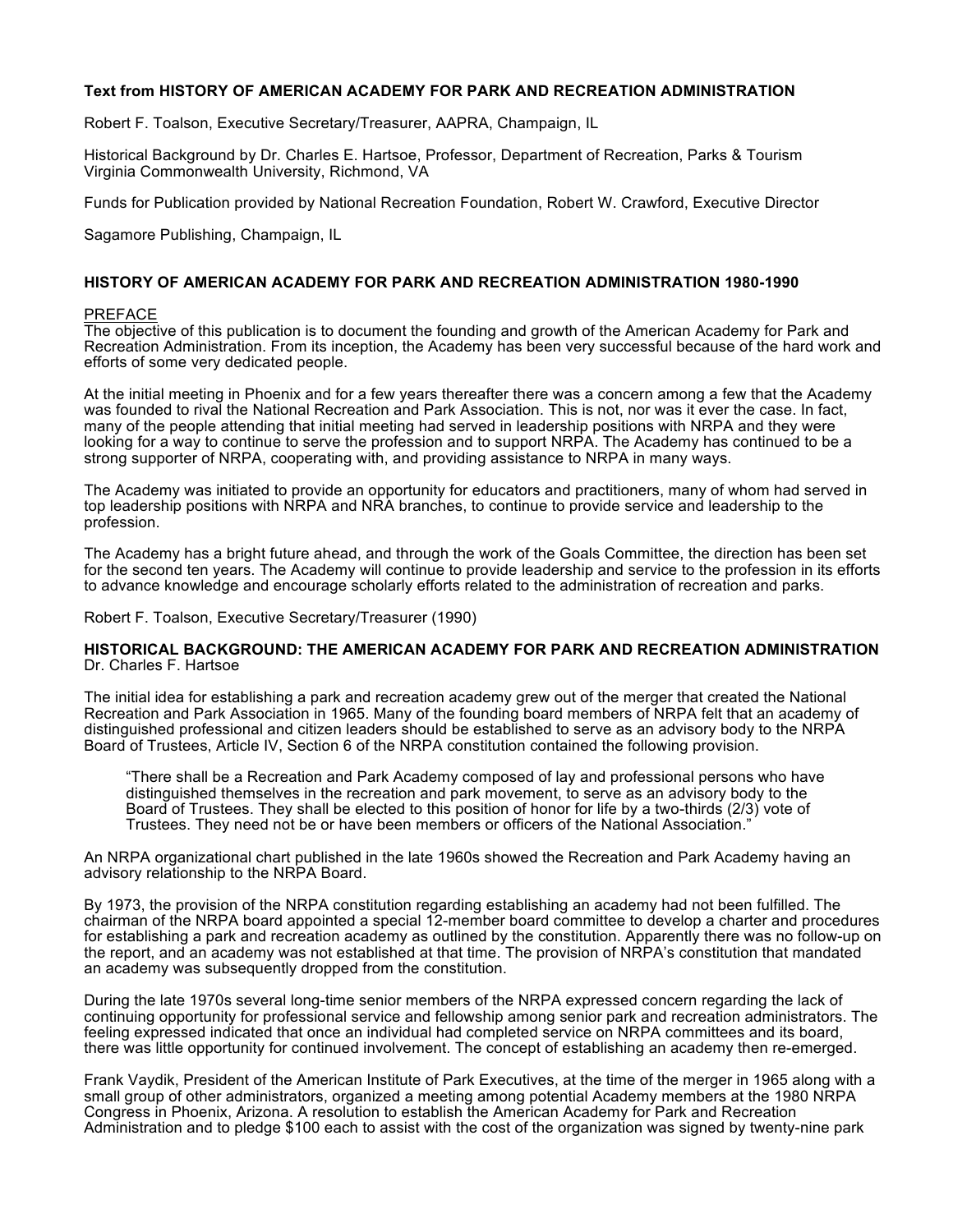and recreation professionals attending the meeting. Vaydik and a small delegation reviewed plans to establish the Academy with the Executive Director of NRPA, and invited the NRPA to participate in the Academy's formation. The same delegation visited the offices of the National Academy for Public Administration in Washington, D.C. to review their constitution and operational procedures.

The NRPA sent a representative to this meeting. While NRPA chose to remain independent of the Academy, its initial assumption was that since many of the founding members of the Academy had been instrumental in the formation of NRPA, that there would be a continuing close and mutually supportive relationship between the two organizations.

# **ACADEMY HISTORY**

October 22, 1980 - Twenty-nine park and recreation professionals gathered at the Adams Hotel during the NRPA Congress for Recreation and Parks at the call and invitation of Frank Vaydik for the purpose of discussing the founding of a new organization - The American Academy for Park and Recreation Administration.

The consensus of the discussion at the meeting was that such an academy was needed. A motion to appoint Frank Vaydik as temporary President of the Academy was moved by Mary Grogan, seconded by David Laidlaw, and passed.

Other motions passed appointing David Laidlaw as temporary Secretary/Treasurer of the Academy, and authorizing the temporary President to appoint committees, and authorizing the temporary Secretary/Treasurer to establish a bank account for the deposit and disbursement of Academy funds. Nash Castro moved, and was seconded by Ralph Wilson that the following resolution be adopted:

### RESOLUTION

We the undersigned, meeting in Phoenix, Arizona on this 22nd day of October, 1980, and other interested colleagues not present here today, hereby endorse the establishment of the American Academy for Park and Recreation Administration, as well as its principles, concept and objectives, as outlined in its preamble, and we each hereby contribute or pledge the sun of \$100.00 to assist with the costs of the organization.

### PREAMBLE

"We, the concerned parks and recreation professionals of America, in order to promote understanding of parks and recreation goals and methods, to increase knowledge through encouraging its gathering, organization and dissemination, and to unify and strengthen our purposes, all toward improving the quality of life in America, do hereby decree the establishment of an Academy of illustrious parks and recreation fellows to undertake this charge."

### **SIGNATORIES**

| Thomas P. Allen, Jr.<br>Joseph J. Bannon | Pauline des<br>Granges | David O. Laidlaw<br>Robert Lodell | <b>Richard Trudeau</b><br>Louis F. Twardzik |
|------------------------------------------|------------------------|-----------------------------------|---------------------------------------------|
| William Bird                             | William C. Forrey      | James Mertes                      | Frank Vaydik                                |
| Nash Castro                              | Robert Frazer          | James A. Peterson                 | Nathaniel                                   |
| Charles                                  | Clifton F. French      | Leslie M. Reid                    | Washington                                  |
| Christiansen                             | Mary Grogan            | Robert Ruhe                       | Arthur T. Wilcox                            |
| Jerry Darter                             | <b>Charles Hartsoe</b> | Kenneth J. Smithee                | Ralph C. Wilson                             |
| John H. Davis                            | Arthur Janura          | Robert F. Toalson                 |                                             |

Eight \$100 checks were accepted at this meeting. Following the initial meeting, temporary President Vaydik appointed five committees. These committees and the Chairman of each were:

| Constitution and Bylaws:  | <b>Charles Hartsoe</b> |
|---------------------------|------------------------|
| Nominating and Elections: | Kenneth J. Smithee     |
| Membership:               | <b>Robert Frazer</b>   |
| Finance:                  | Ralph C. Wilson        |
| Program:                  | Robert F. Toalson      |

### **1981**

*October 28, 1981* - The Constitution and Bylaws Committee, utilizing a proposed Constitution and Bylaws, revised it for presentation at the meeting in Minneapolis. During the revision process, Chairman Hartsoe, Frank Vaydik and others visited the National Headquarters of the National Academy of Public Administration to review their Constitution and Bylaws. The new proposed Bylaws of the Academy for Parks and Recreation Administration were presented at the meeting of the Academy held on October 28, 1981 in Minneapolis, Minnesota.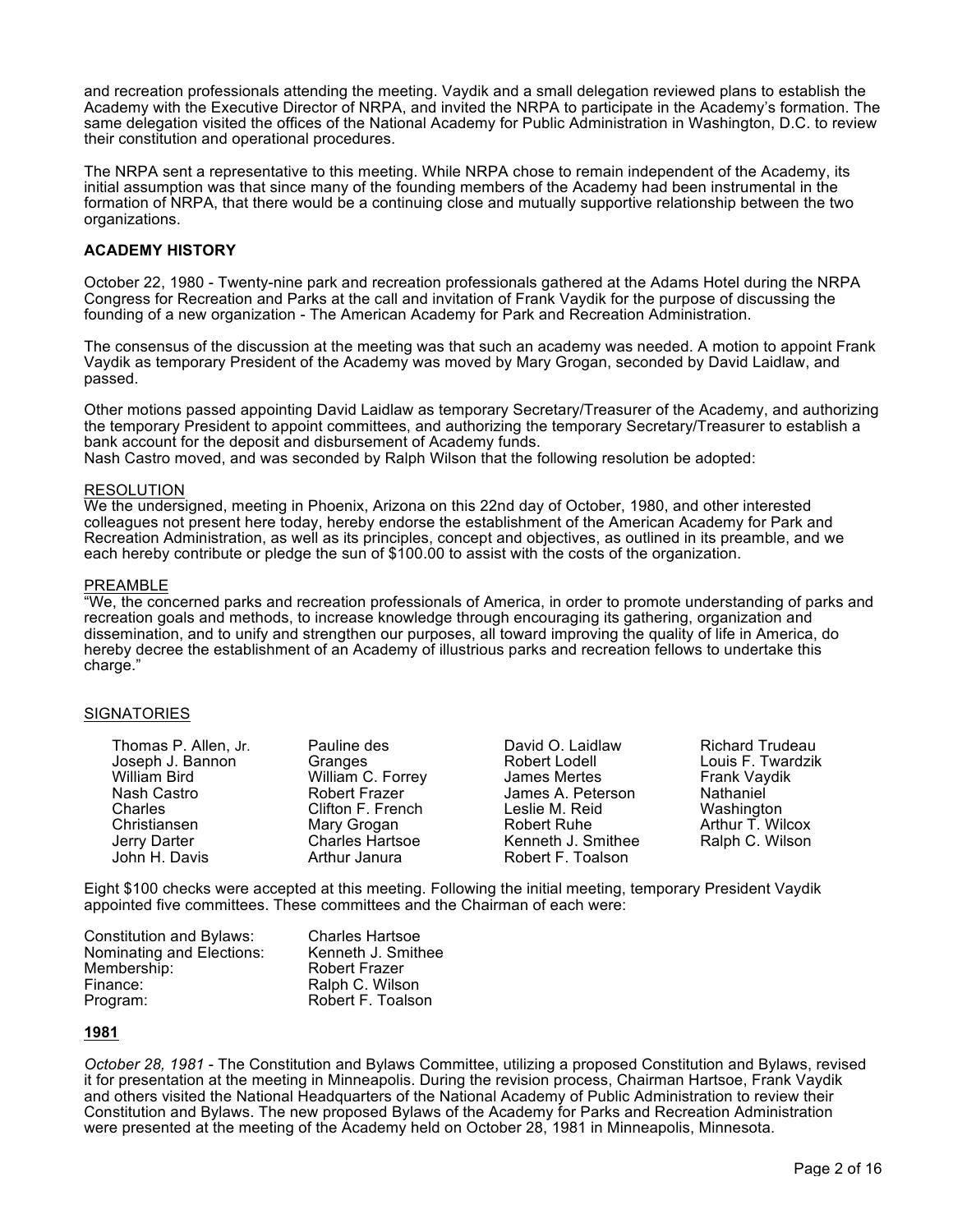The objectives of the Academy as stated in the Bylaws are:

- 1.To advance knowledge related to the administration of recreation and parks.
- 2.To encourage scholarly efforts by both practitioners and educators to enhance the practice of park and recreation administration, and to promote broader public understanding of the importance of parks and recreation to the public good.
- 3.To conduct research, publish scholarly papers and/or sponsor seminars related to the advancement of park and recreation administration.

The Bylaws were approved by unanimous vote. Fifty members joined the Academy during the year and they were declared founding members (see appendix for names). The following were elected as officers of the Academy:

| Frank Vaydik           | President           |
|------------------------|---------------------|
| David Laidlaw          | President-Elect     |
| <b>Charles Hartsoe</b> | Treasurer           |
| Robert F. Toalson      | Secretary           |
| <b>Robert Crawford</b> | <b>Board Member</b> |
| Pauline des Granges    | <b>Board Member</b> |
| <b>Tony Mobley</b>     | <b>Board Member</b> |
| William Penn Mott      | <b>Board Member</b> |
| Ralph Wilson           | <b>Board Member</b> |
| <b>Conrad Wirth</b>    | <b>Board Member</b> |
|                        |                     |

At the first annual meeting, the Academy accepted in concept a proposal from Indiana University to publish a *Journal of Park and Recreation Administration* and authorized the Board of Directors to seek bid proposals for such a program.

President Vaydik requested that each member send a resume and picture to the Secretary of the Academy.

The first five video tape interviews for the Legends in Parks and Recreation were completed during the Minneapolis meeting.

### **1982**

*January 15, 1982 –* The first meeting of the Board of Directors was held at the office of the Kansas City Parks and Recreation office on January 15, 1982. Members attending were Laidlaw, Mobley, Toalson, Vaydik, and Wilson. Hartsoe and Wirth were involved through telephone hook-up. Action items included:

- The American Academy for Park and Recreation to be incorporated in the State of Missouri.
- The principal office will be located in Kansas City, MO.
- Annual dues set: \$100 for active members; \$50 for retired members
- Approved proposal from Universities of Illinois and Indiana for editorship of a *Journal of Park and Recreation Administration.*

*July 14, 1982 -* The first Board meeting held by conference call. Action items included:

- Approval of a standard form for membership nominations.
- Approved the retention of Indiana University Press to print the *Journal of Park and Recreation Administration.*
- Set subscription rates for the Journal. Approved the appointment of Joe Bannon and Ted Deppe as co-editors for the *Journal.*

*August 5, 1982* - This special meeting was called to approve changes in the Articles of Incorporation that were made necessary to meet IRS requirements for 501(c)(3) status. These changes were prepared by Mr. Gerald W. Gorman acting as attorney for the Incorporation of the Academy.

*October 26, 1982* - The second annual meeting of the Academy was held in conjunction with the NRPA congress in Louisville, KY. Action items included:

- It was reported that the Academy had been incorporated in the State of Missouri with a 501-C-3 tax advantage.
- An idea to sponsor a World Conference on Leisure in conjunction with the 1984 Olympics was presented by Charles Hartsoe.

Three grants were received for the initiation of the Journal of Park and Recreation Administration: (1) \$10,000 from the Jackson Hole Preserve; (2) \$7,500 from the National Recreation Foundation; (3) \$5,000 from the Lila Acheson Wallace Foundation

## **1983**

*January 14, 1983* - Winter meeting of the Board of Directors was held by conference call. Action items included:

▪ It was reported that the first issue of the *Journal of Park and Recreation Administration* was just off the press.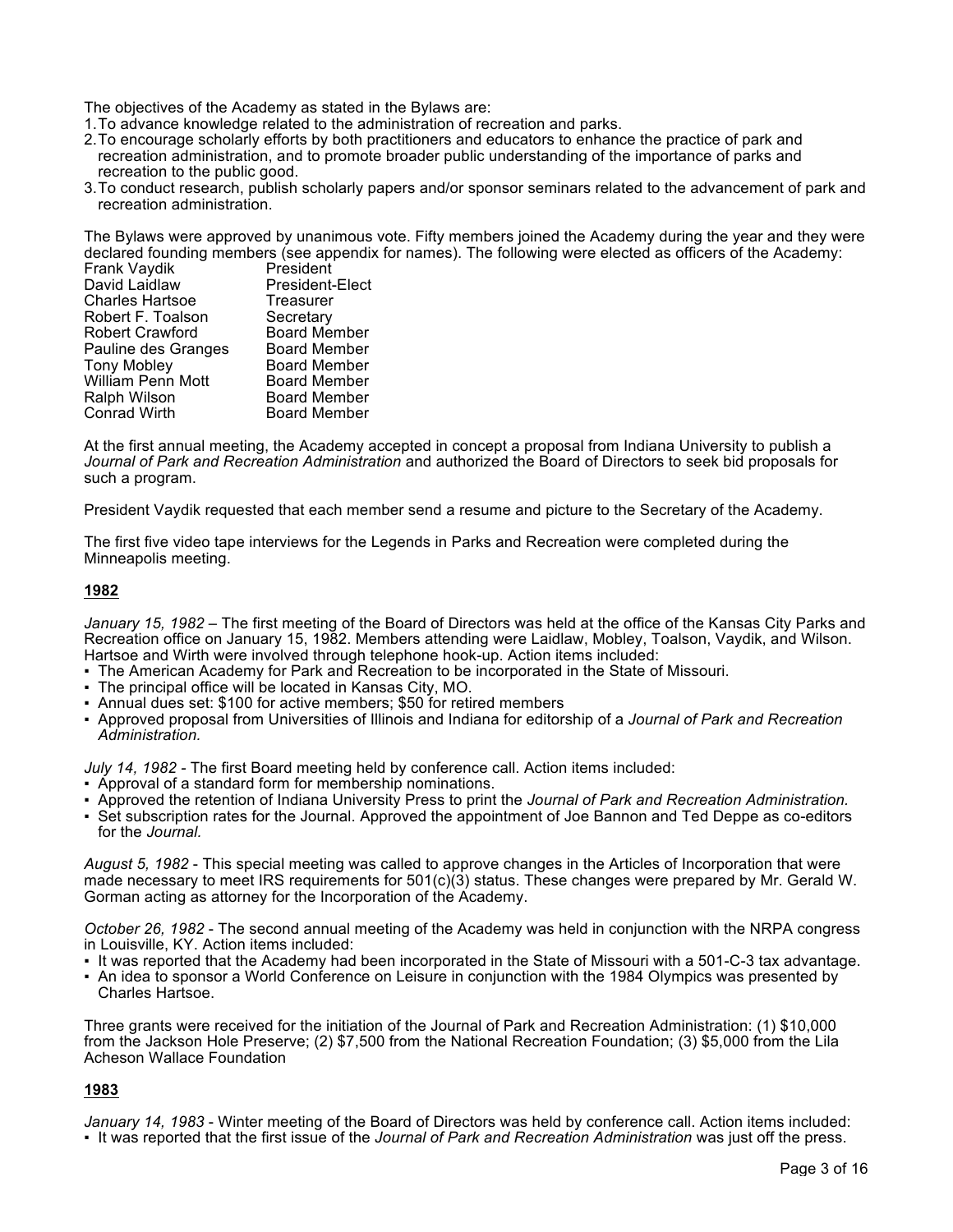▪ The Board called for designs for an Academy Logo.

*July 15, 1983* - Teleconference Meeting of Board of Directors. Action items included:

▪ Appointed a committee to develop an international seminar to be held in conjunction with 1988 Olympics. David Laidlaw was appointed Head of this committee and Al Sapora as Program Chairman.

*October 4, 1983* - The Board of Directors meeting and the Annual meetings were held at the Kansas City Club in conjunction with the NRPA Congress. Action items included:

▪ Approved a budget of \$20,000 for the international seminar.

# **1984**

*January 23, 1984* - Teleconference meeting of the Board of Directors. Action items included:

- Robert Crawford reported that \$10,000 had been pledged by the National Recreation Foundation to the
- Champaign, Illinois, Park District for a publication on Community Involvement and support. ▪ Board approved the logo committee's report which included recommendations for a logo for the Academy.
- 

*June 25, 1984* - Teleconference Meeting of Board of Directors. Action item included:

▪ Board agreed to print and sell the Proceedings from International Symposium: Sports for Everyone. Management Learning Laboratories would market the publication.

*July 27, 1984 -* The Academy sponsored International Seminar "Sports for Everyone" in conjunction with the 1984 Olympics, held in Anaheim, California.

*October 22, 1984* - The Academy annual meeting and a meeting of the Board of Directors was held at Lake Buena Vista Lodge in the Disney World area in Orlando, Florida. Special guests Temple Jarrell, former Southern District NRPA representative and Willard C. Sutherland, a former Director of Personnel Services for NRPA, were introduced.

## **1985**

*February 1, 1985* - The Board of Directors met by teleconference. Action items included:

- Approval was given to invite the *Journal* associate editors to the annual banquet as guests of the Academy.
- Authorization was given for group subscription rate to the *Journal* for agencies and state associations.
- Academy Board chose not to affiliate with NRPA.
- Board adopted policy of giving out desktop paper weights as membership recognition.
- Approval was given for Academy to sponsor a forum on public parks and recreation in the next decade. Proposal was presented by Smithee and Toalson.

*July 8, 1985* - Met by teleconference. Action items included:

- Established a permanent location for the Administrative offices of the Academy at the Champaign Park District offices in Champaign, Illinois. Also authorized a \$500 annual payment to the Champaign Park District to cover administrative costs.
- Academy agreed to cooperate with the National Park Foundation in the Pugsley and Wirth Awards.
- An initial request that the Academy establish a prize for an outstanding graduate student in Park and Recreation Administration was presented by John Crompton.

*September 15-17, 1985* - The Workshop "Parks and Recreation 90- Public Parks and Recreation in the Next Decade" was held in St. Louis, Missouri. The proceedings were printed and distributed to all Academy members and provided to Management Learning Laboratories for public sale.

*October 24, 1985* - The Annual Meeting and a meeting of the Board of Directors was held at the City Club in Dallas, Texas. Action items included:

- Approval was given to submit two amendments to the Bylaws to the membership committee for approval. The amendments would add the immediate Past President of the Board of Directors and a proposed change to Article VII to indicate that the President shall be a member of the Membership Committee.
- Subscription rates to the *Journal* were increased by \$5.00 annually.
- Approved \$500 scholarship award for outstanding scholarly work by students in park & recreation curriculums.
- Authorized appointment of a study committee to review a proposal to establish a major Park Library at Michigan State University. Charles Hartsoe was appointed to head the committee.

Publications completed in 1985:

*Developing Community Support for Parks and Recreation:* Published by the Academy and paid for by a grant from the National Recreation Foundation.

*The Winning Team:* Produced by the Alamedia, California Park and Recreation Department and paid for by the National Recreation Foundation.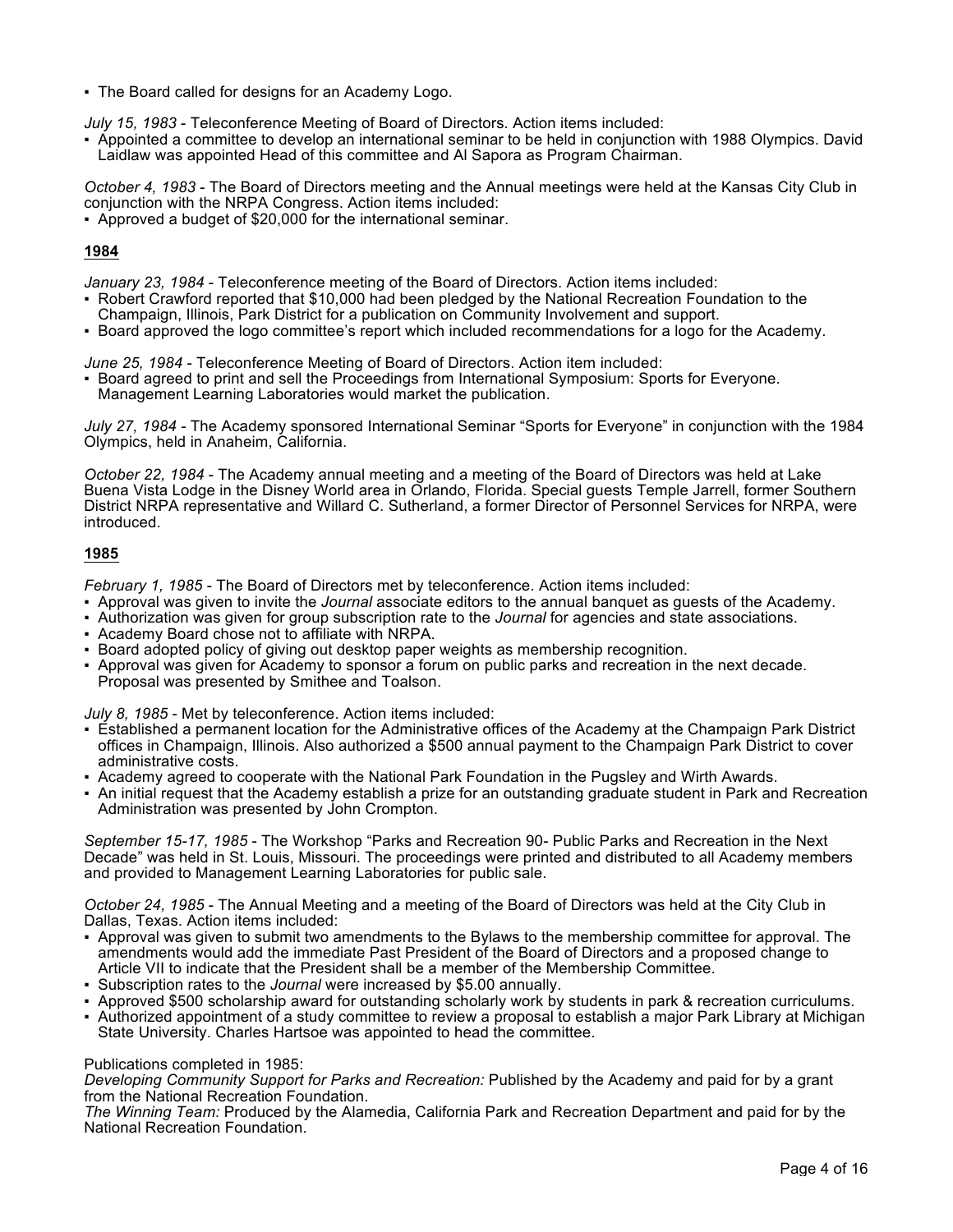# **1986**

*February 18, 1986* - A board meeting was held by teleconference. Action items included:

- Reported that the proposed amendments to the Bylaws adding the immediate Past President to the Board of Directors and adding the President as an Ex-Officio member to the Membership Committee passed unanimously on the 61 ballots returned.
- Approved concept for Academy-sponsored Symposium on Tourism.
- Authorized Academy participation as a co-sponsor in the series of publications *Analysis of Attitudes, Opinions, and Behaviors of Management Personnel in Leisure Service Organizations* being done at the University of Illinois under a grant by the National Recreation Foundation.

*July 23, 1986* - The Board of Directors met by teleconference. Action items included:

- Reaffirmed the Bylaws understanding that the 100 member limit refers to active members.
- The idea for a Hall of Fame for Park and Recreation leaders was presented by Robert Crawford.

*October 16, 1986* - The Board and Annual Meetings of the Academy were held in the Grand Ballroom of the Marriott Hotel in Anaheim, California. Action items included:

- Approved an increase to \$1,200 annually to the Champaign Park District for Academy administrative costs.
- Appointed Robert Toalson as Executive Secretary/Treasurer of the Academy.
- Approved sponsorship of the Roundtable Associates Conference "National Forum on Black Americans in Parks, Recreation and Conservation."
- Approved providing up to \$250 in travel expenses for the winner of the student scholarship award.
- Endorsed the idea of a Public Recreation and Park Hall of Fame and requested that Charles Hartsoe pursue the idea with NRPA.
- Accepted committee recommendation that any park library should be part of the NRPA library.
- **Endorsed a China trip project as presented by Bob Frazer.**
- The annual banquet was held in Club 33 in the Disneyland complex.

Publications completed in 1986: *Philadelphia Recreation Volunteerism Project*

## **1987**

*April 22, 1987-* The meeting of the Board of Directors was held via teleconference. Action items included:

- Authorized a three-year contract with Management Learning Laboratories, Ltd. for the publishing of the *Journal of Park and Recreation Administration.* Also approved MLL becoming the managing editor of the *Journal*
- The initial request for the development of an Accreditation program for park and recreation agencies was presented to the Board by Lou Twardzik.
- Approved continuing support of Round Table Associates, Inc.
- Authorized Academy President to invoice a maximum of \$1,500 for official Academy travel expenses annually.

*July 8, 1987* - The meeting of the Academy was held via teleconference. Action items included:

- Authorized increase in the *Journal* subscription rate from \$30.00 to \$35.00.
- Approved a motion restricting any profit realized from the sale of the *Journal* and other publications for use in the development of future publications and/or projects.

*September 17, 1987-* The Annual Meeting and meeting of the Board of Directors were held in the Hyatt Hotel in New Orleans, Louisiana. Action items included:

- Authorized a vote of the membership on two proposed amendments to the Bylaws. The proposed amendments would add under Article Ill Section 1, Educator Qualifications for membership, the sentence "Under normal circumstances this would mean the individual has attained the rank of full professor." The second recommended change related to Emeritus Fellow and changed the time of retirement to be an Emeritus Fellow from two years to five years. The Bylaws amendments were approved by the Membership Committee 61-3 for amendment #1 and 64-1 for the second amendment.
- Created a special award "Academy Distinguished Founder's Award" to recognize those members of the Academy who have contributed to the Academy's work in some extraordinary way. The Board also approved awarding the Distinguished Founder's Award to Frank Vaydik, Robert Crawford, and Conrad Wirth. The Annual Banquet was held at the Omni Royal Orleans Hotel.

## **1988**

*January 20, 1988* - The Board of Directors meeting was held by teleconference. Action items included: ▪ Authorized the addition of two Associate Editors for the *Journal.*

- *July 5, 1988*  The Board of Directors Meeting was held by teleconference. Action items included:
- Received a recommendation to name the Scholarly Award for a practitioner the W.C. "Woody" Sutherland Award. The request was referred to the Scholarly Papers Committee.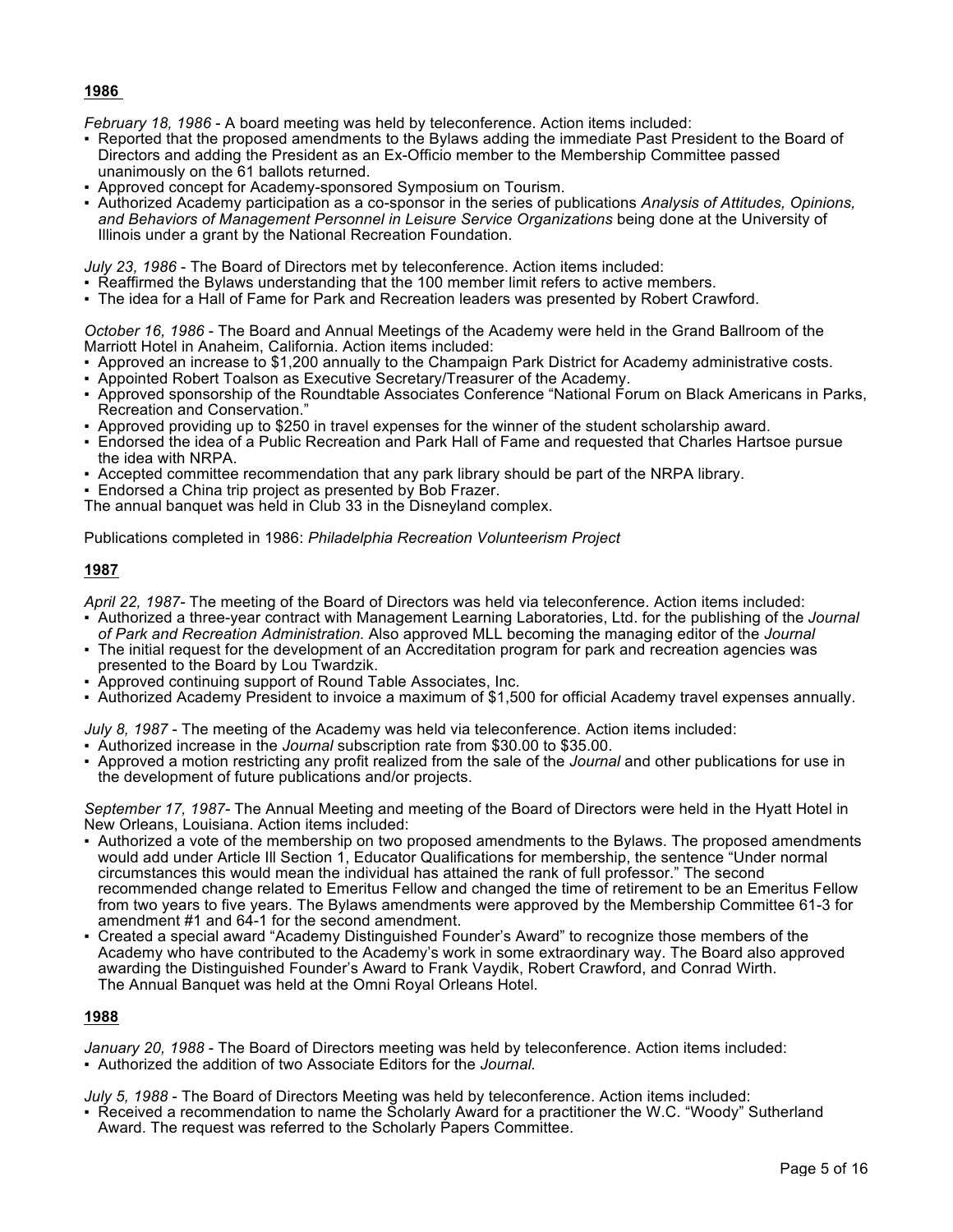▪ Authorized the funding of the printing of the proceedings from the 15th International Federation of Parks and Recreation Administration Congress, to be held in Greensboro, North Carolina April30 - May 5, 1989.

*October 6, 1988* - A meeting of the Board of Directors and the Annual Meeting of the Academy was held in the Holiday Inn, Union Station, Indianapolis. Indiana. Action items included:

- Authorized the publishing of the proceedings for the Symposium on Tourism.
- Authorized a change in address of the corporation. New address: Jerry Darter, 93710 Indiana, Kansas City, MO 64132.
- Approved a procedure for the Academy to follow regarding the death of a member.

The Annual Banquet was held at the American United Life Building Skyline Club.

# **1989**

*January 20,1989 - The* Board of Directors Meeting was held by teleconference. Action items included:

- Approved concept of President's Awards and authorized committee to write the requirements and procedures.
- Approved a request to convene a meeting at Michigan State University to discuss Accreditation for local park and recreation agencies.
- Authorized the allowance of a dual slate of nominees of President-Elect, Secretary and Treasurer.
- Approved the designation of Joe Bannon and Ted Deppe as Founding Editors and Larry Allen and Don Martin as Editors for the *Journal of Park and Recreation Administration.*

*July* 10. 1989 - The Board of Directors meeting was held via teleconference. Action items included:

- Approved Academy sponsorship of a high-level management school for young practitioners to be held at Olgebay Park, West Virginia.
- Approved Academy becoming a sponsor for the National Celebration of the Outdoors.
- Approved submitting an amendment to the Bylaws to the Academy membership that would increase the total membership of the Academy to 125 members with fellow members remaining at 100 with the possibility of 25 emeritus members. The amendment was approved by the membership with  $\bar{7}0$  yes votes and 4 no votes.

*October 19, 1989* - A meeting of the Board of Directors and the annual meeting of the Academy was held at the Marriott River Center Hotel in San Antonio, Texas. Action items included:

- Authorized a change to one editor for the *Journal* beginning in 1991.
- Authorized the requesting of proposals for printing and management of the *Journal* to start in January 1991.
- Extended the contract with Sagamore Publishing Division of Management Learning Laboratories, Ltd. through December 31, 1990.
- Appropriated \$250 to duplicate copies of Legends videos to send to the NRPA Lee Library.
- Authorized appointment of Futures Committee to assist in setting goals for the Academy for the next 10 years.
- Supported a concept of a new national training officer network for inservice training programs.
- Directed that the Academy present an Annual Report to the NRPA on a regular basis.
- Approved the concept of a financial and program plan "ARRIBA" as presented by Joe Curtis.
- The Annual Banquet and Fiesta was held at the Southwest Craft Center, River Garden and Chapel.

## **1990**

*January 25, 1990-* The Board of Directors meeting was held by teleconference. Action items included:

- Authorized \$1,000 to assist in the Outdoor Recreation Trends Symposium, March 29-31 at Indiana Purdue University, Indianapolis, IN.
- Authorized support for the Symposium on Recreation Services for Select Populations Homeless, Migrant Workers, Urban, Elderly, and New Immigrants.
- Approved concept of working with Burger King to promote parks and recreation on television. The Board asked Chuck Pezoldt to meet with Dean Tice to involve NRPA.
- *July 16, 1990*  The Board of Directors meeting was held via teleconference. Action items included:
- Approved the Academy's participation and support of "Save Outdoor America," formerly National Celebration of the Outdoors.
- Approved an RFP process for the management and publication of the *Journal*.
- Approved the process to obtain proposals for editorship of the *Journal.*
- Authorized expenditure of \$2,500 for operation of the Accreditation Committee.
- Authorized expenditure of \$2,500 to assist in obtaining an intern at NRPA to start work on developing a training resource databank as part of a nationwide Training Information Exchange Network.
- Authorized an expenditure of \$2,000 to assist in the Hall of Fame, a cooperative project with NRPA.
- Authorized Academy President or appointed representative to contact the family upon the death of an Academy member and offer to attend the funeral, and possibly speak at the funeral on that member's contributions to the profession.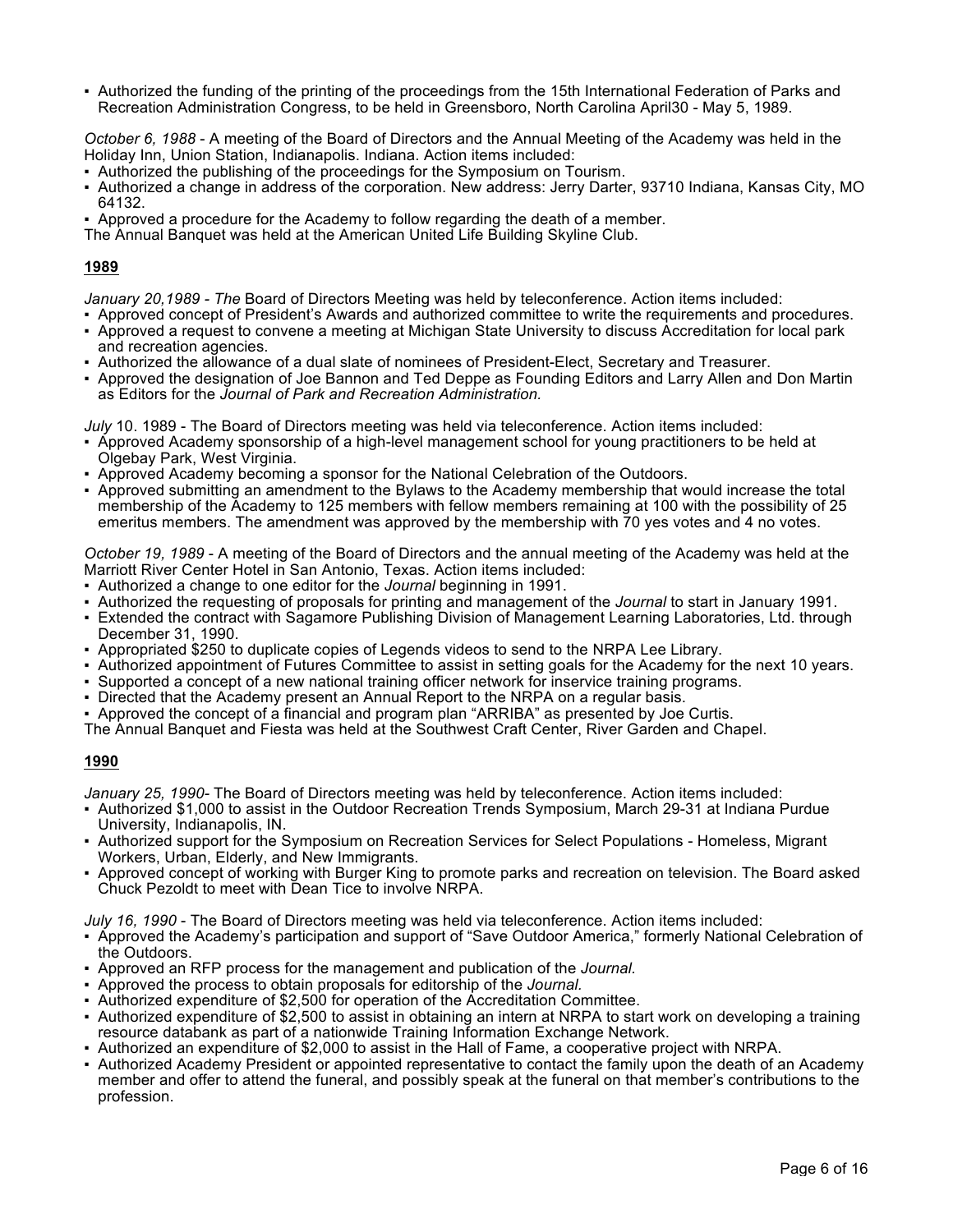*October 11,* 1990 - The meeting of the Board of Directors and the Annual Meeting of the Academy was held in the Hvatt Regency Phoenix in Phoenix, Arizona. Action items included:

- Awarded the contract for management and printing of the *Journal of Park and Recreation Administration* to Sagamore Publishing.
- Approved an expenditure of \$5,000 for Accreditation Committee expenses and agreed in concept to the cost of \$14,500 for phase two of the Accreditation program.
- Turned down a request from WETA Public Television for sponsorship of public television programs.
- Approved the Futures Committee report and 21 of the 23 recommendations of the Committee.

### **JOURNAL OF PARK AND RECREATION ADMINISTRATION**

The idea for an Academy publication was initiated in February 1981 at a meeting at Great Lakes Park Training Institute Angola, Indiana. Academy members Ted Deppe, David Laidlaw, Tony Mobley, Bob Ruhe, Ken Smithee, Bob Toalson and Lou Twardzik met with President Frank Vaydik to discuss programs for the Academy. The idea for a journal was proposed by Indiana University staff members Tony Mobley, Ted Deppe, Cheryl Beeler & Dan Sharpless.

Given approval to proceed, the staff at Indiana University prepared a proposal for publishing a *Journal of Park and Recreation Administration* that was mailed to all Academy members prior to the meeting in Minneapolis.

The rationale for the *Journal* was:

- 1.There is a unity of aims, interests and feelings among individuals to promote a better understanding of parks and recreation administration through conducting, organizing, and disseminating scholarly works.
- 2. There is a need for a new professional park and recreation journal. Reference was made to a paper prepared by Chrystos Siderelis "Concept Paper for a Practical Journal," stating that present journals and periodicals were not adequately addressing research needs in recreation and park administration.
- 3.There is an expressed need for cooperative efforts among park, recreation, leisure scientists and practitioners. In addition, the proposal called for a monograph called the "Academy Papers" to be published bi-annually. The monograph would comprise articles, reports and distinguished papers pertaining to the administration and management of leisure, parks and recreation agencies. In Minneapolis, the Academy unanimously approved a motion that the proposal to sponsor a *Journal of Park and Recreation Administration* be accepted in concept, and that the Board of Directors be authorized to seek bid proposals from interested agencies.

An application for editorship of the *Journal* was submitted by the Universities of Illinois and Indiana at the Academy's Board of Directors meeting in Kansas City, Missouri on January 15, 1982. Acceptance of the proposal was approved and the Board authorized an expenditure of \$4,000 and set a goal to raise \$20,000 to initially finance the *Journal.* The Board also approved a motion that the publication be called *"Journal of Park and Recreation Administration."* President Vaydik asked Ted Deppe and Joe Bannon to revise the proposal in such a manner that would make it more useful in the fundraising efforts.

Organizational responsibilities for the *Journal,* prepared by Joe Bannon and Ted Deppe, were approved by the Board of Directors on July 14, 1982. Joe Bannon and Ted Deppe were appointed Co-Editors and 15 Associate Editors and a Book Review Editor were appointed. At that meeting, proposals for printing of the *Journal* were also reviewed and the contract was awarded to the lowest proposal from the Indiana University Press. Subscription rates were also approved.

The fundraising efforts were spearheaded by Robert Crawford and Conrad Wirth. Grants for initiating the *Journal*  were received from: Jackson Hole Preserve, Inc. \$10,000; the National Recreation Foundation \$7,500 and the Lila Acheson Wallace Foundation \$5,000. This total of \$22,500 allowed the Academy to start publication*.*

At the annual meeting in Louisville, Kentucky on October 26, 1982, a budget of \$40,694 was approved for the *Journal.* Six thousand promotional flyers were mailed in October and November, and the first copy of the *Journal*  was mailed in January of 1983 to 111 subscribers. By the time the third issue was mailed in July, there were 401 subscribers and by September 30, 1983 there were 505 subscribers.

At the Annual Meeting in Kansas City on October 4, 1983, the Board authorized the transfer of an additional \$1,575 to the *Journal* accounts. The Academy continued to subsidize the *Journal* until 1986 when the *Journal*  finished in the black for the first time. On September1984, there were 701 subscribers and the Journal continued to operate with around 700 subscribers.

In April 1987, Management Leaning Laboratories, Ltd., Joseph J. Bannon, President, submitted a proposal for management of the *Journal.* The proposal called for MLL to provide copy editing, printing, administration, marketing, and promotion of the *Journal* for a total annual fee of \$26,700. This proposal was approved by the Board of Directors at their meeting of April 22, 1987. Joe Bannon was approved as Managing Editor and publisher and Ted Deppe and Dr. Larry Allen, Head of the Department of Leisure Studies at the University of Illinois, were appointed as Co-Editors.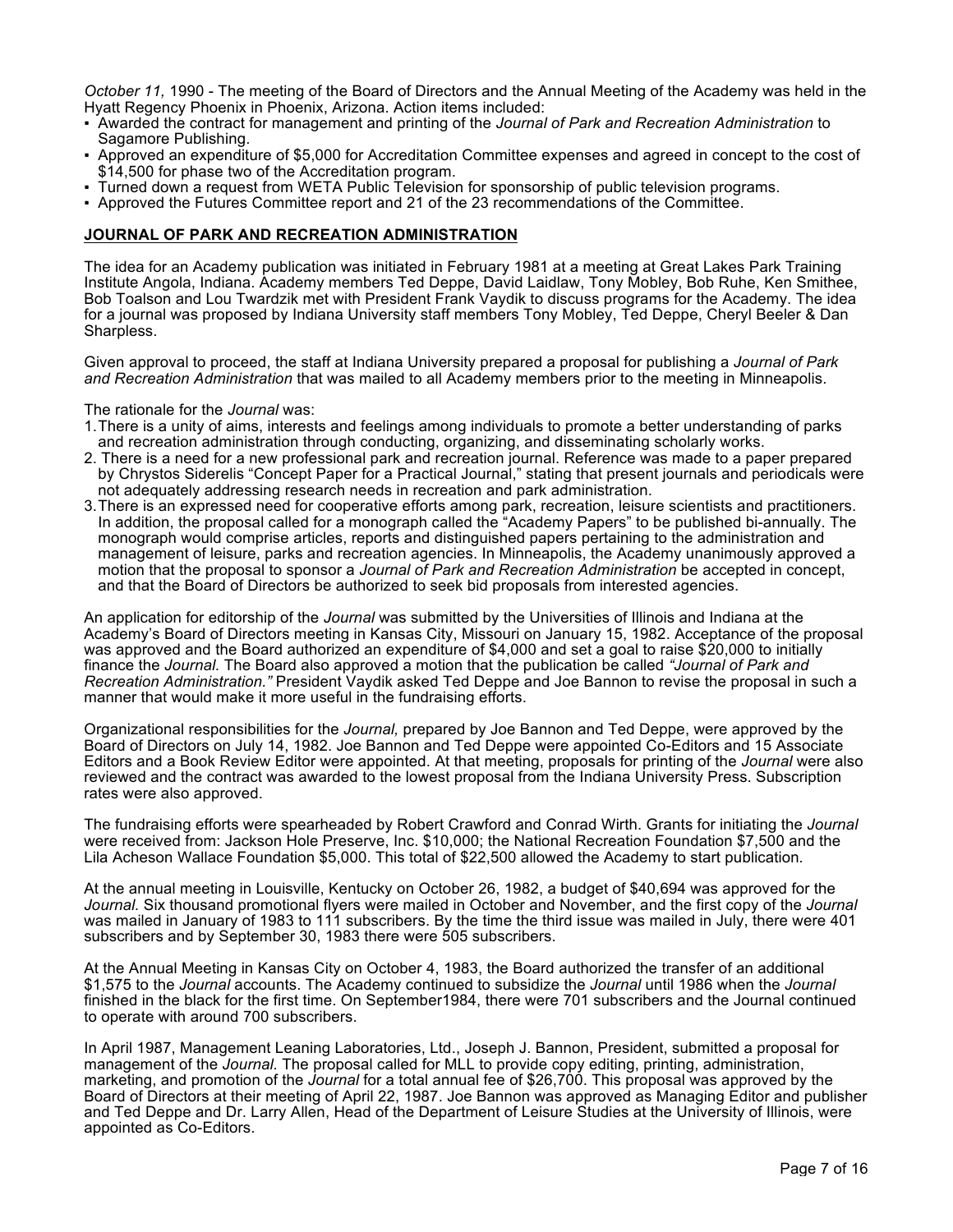The Sagamore Publishing Division of Management Learning Laboratories, Ltd. continued to publish the *Journal*  through the Winter issue of 1990. Subscriptions were increased from 699 in 1987 to 955 in September of 1989.

At the Annual Meeting in San Antonio on October 19,1989, the Publications Committee, chaired by Tony Mobley, recommended that beginning in 1991 one editor be selected to manage the Journal and that the editorship position be opened to any interested person. This motion was approved and John Crompton, the 1990 Publications Committee Chair, prepared an announcement soliciting applications for the position of Editor for a three-year period, October 1, 1991 to September 30, 1994. The appointment would be made at the October 1990 meeting of the Academy's Board of Director's meeting.

Also at the San Antonio meeting, the Board approved a motion authorizing the advertisement for proposals for the publishing and professional management of the *Journal* beginning in January 1991. Publications Chair John Crompton prepared an RFP to solicit bids from publishers to publish the *Journal* starting in January 1991. These proposals were received on August 31, 1990 and presented to the Board of Directors for action at their meeting in Phoenix on October 11, 1990. The Board of Directors selected the proposal submitted by Sagamore Publishing Company, Champaign, Illinois and authorized the signing of a contract for three years with an option for an additional three years.

## **LEGENDS IN PARKS AND RECREATION**

The Legends in Parks and Recreation program was initiated in 1981 by Robert Toalson who thought it would be good to record interviews with top administrators in the field on video. Toalson proposed taping the initial interviews at the Academy annual meeting to be held in Minneapolis, Minnesota, as part of the 1981 NRPA National Congress. John Schultz arranged for the video tapings at the University of Minnesota by the University of Minnesota Media Resources. The interviews conducted on October 26, 1981 were: Dr. Edith Bail, interviewed by Ralph Wilson and Roger Brown; Conrad Wirth, interviewed by Lou Twardzik and John Schultz; Frank Vaydik, interviewed by Jim Mertes and Jerry Darter; Robert Crawford, interviewed by Charles Hartsoe and Robert Toalson; Clifton French, interviewed by David Laidlaw and Donald Cochran

Robert Toalson served as Project Coordinator and James Mertes as Technical Advisor. Jim Mertes informed Toalson of his interest in the Legend project early in 1981 and told him the project would be a great continuation of the Living Library project initiated at Texas Tech University in 1970. From 1970 to 1973 a series of Park and Recreation leaders in Texas as well as the National Park Service were interviewed and videotaped.

In 1981, the Academy obtained copies for the following tapes from Texas Tech University: Horace M. Albright, second Director of the National Park Service; Newton B. Drury, Fourth Director of the National Park Service; Raymond Freeman, Deputy Director of the National Park Service and Past President and American Society of Landscape Architects; Stewart Udall, Former Secretary of the Interior.

Through the years, additional video interviews were taped by the Academy: Reynold Carlson, interviewed by Janet MacLean; Olga Madar interviewed by David Laidlaw and Betty Lloyd; Charles Doell, interviewed by Cliff French and Ben Wright; Janet MacLean, interviewed by Tony Mobley and Jim Peterson; Garrett Eppley, interviewed by Janet MacLean; Joseph Prendergast, interviewed by Charles Hartsoe; William Frederickson, interviewed by Mary Grogan and Marilyn Jensen; William Penn Mott, interviewed by Jay Verlee and Richard Trudeau; Russell Dickensen, interviewed by Charles Odegaard; Willard Sutherland, interviewed by Janet MacLean.

In addition, three other tapes were obtained by the Academy. Bill Forrey presented a video "State Parks-Past and Present," which was produced by the Commonwealth of Pennsylvania in conjunction with hosting the 25th annual meeting at the National Association of State Park Directors. Dr. Larry Neal of the University of Oregon presented a tape on "Dr. Kim, Father of Korean Recreation," which was produced in 1986. A tape about Robert Moses - "The American Experience, the World Moses Built" was purchased by the Academy and added to the video library. The Committee remains active with plans to obtain additional video interviews for the Academy Library.

## **SYMPOSIUMS - WORKSHOPS - SCHOOLS**

### *International Symposium on Sports for Everyone*

The idea for a world conference on leisure before or after the 1984 Olympic Games was proposed by Charles Hartsoe at the Board Meeting of October 26, 1982. He noted the first International Recreation Congress was held in Los Angeles prior to the 10th Olympic Games in 1932. At that meeting, Joseph Lee was one of the speakers. The Academy Board formally approved the concept for an international seminar and reception at their meeting of July 15, 1983. That motion called for the National Recreation and Park Association, the World Leisure & Recreation Association, and the National Park Service to be cosponsors. David Laidlaw was appointed Chairman of the Seminar Committee and Allen V. Sapora was appointed Program Chairman.

In addition, the Planning Committee also included Joseph Bannon, C. Carson Conrad, Ralph Cryder, Robert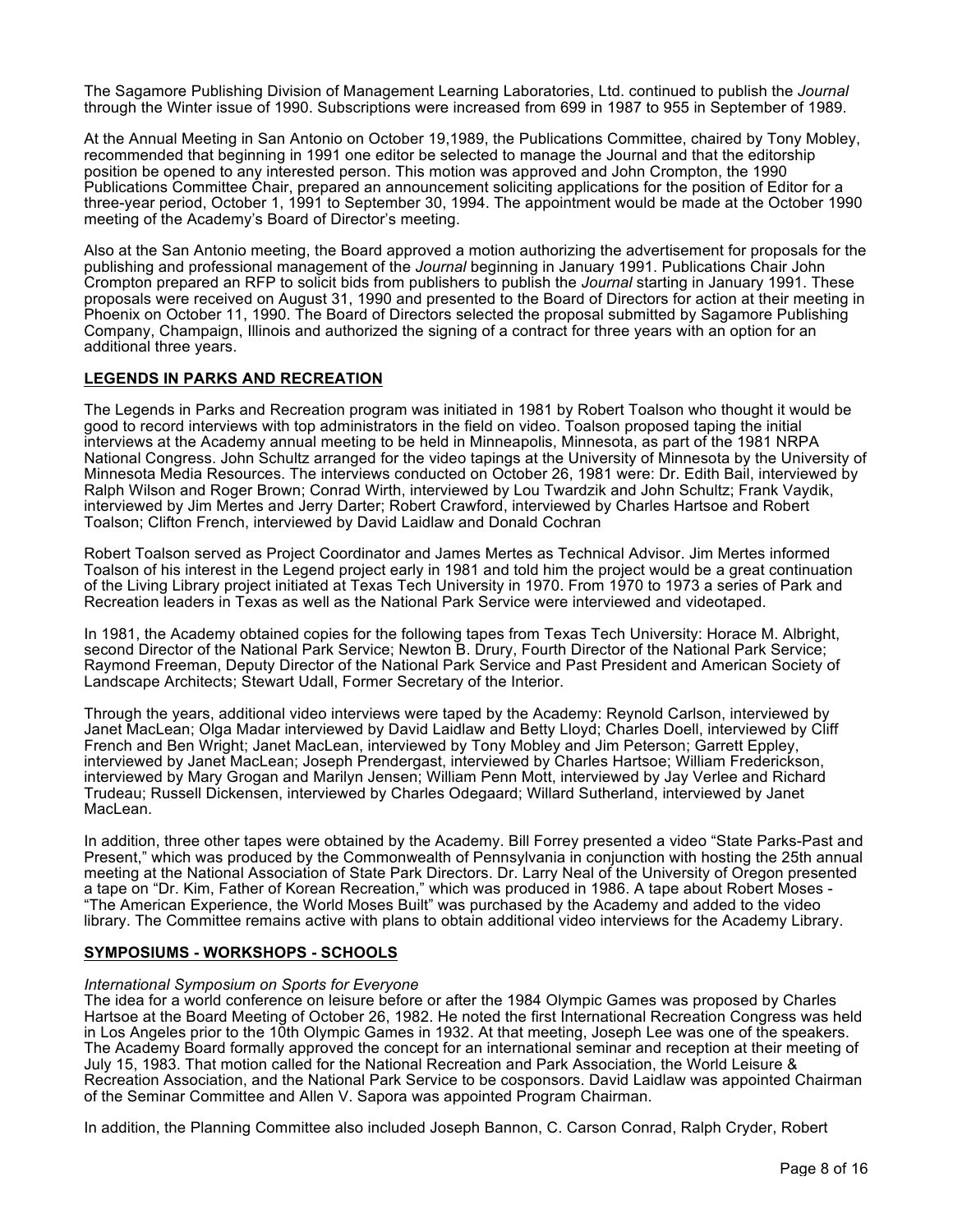Crawford, John Davis, Russell Dickensen, Pauline des Granges, Mary Grogan Charles Hartsoe, Christopher Jarvi, Nelson Melendez, William Penn Mott, Francis O'Malley, James Peterson, Leslie Reid, James Ruth, Robert Toalson, Louis Twardzik, John Williams, Ralph Wilson, David Wright, Patricia Delaney, and Larry Neil.

Funding for the Symposium was provided by grants of \$5,000 each from Anheuser-Busch, Inc.; Atlantic Richfield of California; and the National Recreation Foundation. The Symposium was held on July 27, 1984 in Anaheim, California, hosted by the Anaheim Parks, Recreation and Community Services Department. The Miracle Recreation Equipment Company assisted in the reception following the Symposium and administrative support was provided by the College of Applied Life Studies, Department of Leisure Services, University of Illinois.

The Symposium speakers were: Jurgen Palm, Executive Director, German Sports Federation; Professor Lamartine P. Costa, Coordinator, Sports For All Network, Brazil; Chen-hsing Huang, Professor and Head, Department of Physical Education - National Kaohsiung Teachers' College, Taiwan; Professor Masaru Ikeda, National Institute of Physical Fitness and Recreation, Japan; Raoul Mollet, Secretary CISM - International Military Sports Council, Belgium; Denny Neider, Executive Director - Canadian Parks/ Recreation Association; C. Carson Conrad, Executive Director - President's Council on Physical Fitness and Sports; Lt. Col. Micki King Hogue, Deputy Director of Athletics for Intercollegiate Sports, U.S.A.F. Academy; Dr. Kalevi Olin, Faculty of Physical Education and Health Education - University of Jyvaskyla, Finland.

President Reagan sent a letter of greeting to the Symposium participants and the Academy was presented with a Certificate of Recognition from the President's Council on Physical Fitness and Sports. The Symposium proceedings were edited by Joseph Bannon and published for the Academy by Management Learning Laboratories, Champaign, Illinois.

#### *Parks and Recreation 90—Public Parks and Recreation in the Next Decade*

Approval for the Parks and Recreation 90 Symposium was given by the Academy Board at the meeting of February 1, 1985. Robert Toalson and Ken Smithee were appointed to Chair the Symposium Committee. Funding was provided for the Symposium by grants of \$10,000 each from the James Foundation and the National Recreation Foundation. The NRPA was also a cooperating agency.

Utilizing the grant funds, Toalson and Smithee developed a contract which provided for free lodging for the participants, but in order to attend they had to write a 500 to 2,500 word paper on how they see the future of parks and recreation in the next decade. Forty-six papers were submitted. These papers were duplicated and made available for others to read at the Symposium. Each member who submitted a paper received copies of the following publications prior to the Symposium: *The Essential Community, Local Government in the Year 2000,*  International City Management Association; *Occasional Paper, A Quiet Revolution in Local Government Finance,*  National Academy of Public Administration; *Action by Design,* American Society of Landscape Architects.

The Symposium was held in St. Louis, Missouri, on September 15-17, 1985 hosted by Robert Hail of the St. Louis County Department of Parks and Recreation. The featured speakers were: The Honorable Paul N. Carlin, Postmaster General of the United States; William Penn Mott, Jr., Director, United States National Park Service; Dr. Sheldon W. Stahl, Corporate Economist and Advisor on Public Policy, Midwest Research Institute; Marilyn A. Stein, Vice President/Communications, Gannett Foundation. The Proceedings of the Seminar including the results of five workshops conducted as a part of the seminar were printed by the Academy. *Tourism and Recreation* - *A Growing Partnership*

The appointment of Bert Brantley and Ray Kisiah by President Tony Mobley to investigate the possibility of the Academy conducting a Symposium on Tourism as it relates to Recreation and Parks was endorsed by the Academy Board at the February 18, 1986 meeting. The full committee in addition to Brantley and Kisiah included Ira J. Hutchinson, David 0. Laidlaw, Maxwell D. Ramsey and Charles R. Spears.

Funding for the Symposium was provided by grants of \$5,000 from the James Foundation and the National Recreation Foundation and Academy funds. Cooperating agencies were: the International Association of Convention and Visitors Bureaus, the National Park Service, the National Recreation and Park Association, the Southeast Tourism Society, and the Tennessee Valley Authority.

The Symposium was held in the Great Smokies Hilton in Asheville, North Carolina, on October 16-18, 1987. The keynote speaker was Jo Luck Wilson, the Executive Director of the Arkansas Department of Parks and Tourism. General Session speakers featured: William Penn Mott, Jr., Director the National Park Service; Frank W. Snell, Chief Bureau of Land Management; Don Langston, Chairman, Mountain Outdoor Recreation Alliance; Bill Harman, Vice President, DeKalb, Georgia Convention and Visitors Bureau; and Dick Howell, Director of Recreation, Travel and Tourism Institute, Clemson University. Case studies were given by Debbie Austin, Director, Western North Carolina Community Arts Council; Mark Herron, Recreation Superintendent, Arlington, Texas; and Leslie Anderson, Director of Downtown Development, City of Asheville, North Carolina

Bob McClellan, Coordinator of Research, Department of Parks, Recreation, and Tourism, Clemson University,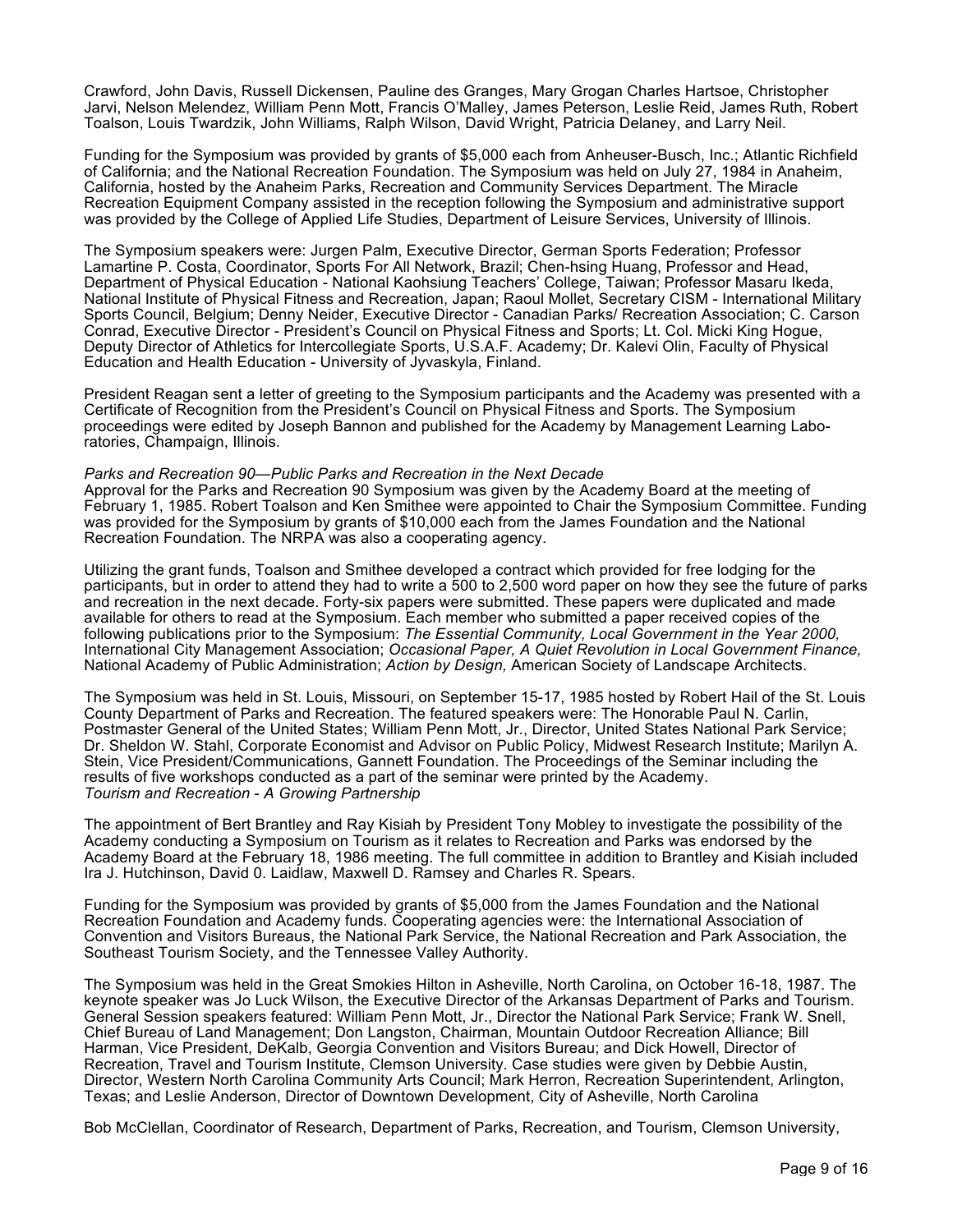edited the Symposium proceedings, which were published by Sagamore Publishing. *The Challenge of Interpreting Change: Critical Policy Issues for the 1990s*

The original schedule of Academy Symposiums approved by the Board of Directors called for separate Symposiums on Interpretation (1988) and Affirmative Action (1989). In 1988, the James Foundation convened a Special National Forum in St. James, Missouri, to examine the results of the President's Commission on Americans Outdoors. The Academy accepted an invitation to co-sponsor this important Forum in lieu of the one it had previously scheduled for 1988. In a special Academy Symposium committee meeting it was then decided that the 1989 Symposium would be organized so as to attend to the themes of both the scheduled 1988 and 1989 Symposiums. This was to be accomplished by pursuing both the interpretation and affirmative action symposium priorities under a broader but more specific theme. The 1989 Academy Symposium "The Challenge of Interpreting Change" Critical Policy Issues for the 1990s" was the result.

The Symposium was held at the National Park Service, Mather Employee Development Center at Harpers Ferry, West Virginia on November 13-15, 1989. Featured speakers were the Honorable Jay Rockefeller, U.S. Senator from West Virginia, and George B. Hartzog, Jr., former Director of the National Park Service. Other speakers were Dr. Geoffrey Godbey, Professor, Pennsylvania State University; Dr. Jessyna M. McDonald, Professor, Indiana University; Wilbur LaPage, Director, Division of Parks and Recreation, New Hampshire; and Dr. Hazo W. Carter, Jr., President, West Virginia State College.

Proceedings for the Symposium were not published, but the National Park Service has all the sessions on videotape at its Interpretive Design Center in Harper's Ferry, West Virginia. The Syrnposium Committee was composed of Ira Hutchison, Chairman; Joseph Abrahams, Joseph Downs, Diana Dunn, Barry Mangum, and Nathaniel Washington.

#### *School for Professional Development*

By letter to Academy Board Members on April 7, 1989, President-Elect Ralph Cryder stated that the 1990 Symposium would be different than previous Symposiums. He proposed a Symposium for Executive Development using a school format and design, conducted and instructed by practitioners for practitioners. The symposium, if successful, would after the first year become a bona fide school and be conducted by the Academy, with a Board of Governors selected by the Academy under bylaws to be approved by the Academy. The Symposium or school would be cosponsored by the Wheeling Park Commission in Wheeling, West Virginia.

The concept for the School for Professional Development was approved by the Board of Directors at their meeting on July 10, 1989. Thomas Hines was appointed Chairman, and the Symposium 1990 Committee included Randy Worls, Ron Dodd, John Crompton, Ralph Cryder, Tony Mobley, Charles Pezoldt, James Colley and Ron Chase.

The committee developed a curriculum and with a faculty consisting of Ronald Chase, James Colley, Ralph Cryder, Joseph Curtis, Ronald Dodd, Joe Doud, Barry Mangum, Dan Newport, and Randolph Worls, the school was held April 1-4, 1990.

The first year's attendance was small, but the student evaluations were excellent. At the Academy Board meeting on July 16, 1990, approval was given to continuing the school for a second year. The Board also approved a change in name to "The Academy Forum for Contemporary Issues."

## **SYMPOSIUMS AND WORKSHOPS – ACADEMY AS CO-SPONSOR**

### *The Roundtable Associates, Inc.*

In 1986, Ira Hutchison, Academy member and Chair of Roundtable Associates, Inc. invited the Academy to become a cosponsor of their "National Forum on Black Americans in Parks, Recreation and Conservation" held at Howard University, Washington, DC. President Mobley gave tentative approval for Academy cosponsorship, and at the Board of Directors meeting on October 16, 1986 full Board approval was given. Copies of the Forum Proceedings were presented to the Academy at the 1986 annual meeting.

The Roundtable Associates, Inc. convened its second National Forum "Blacks and the Economics of the Park, Recreation and the Conservation Movement" in Baltimore, Maryland in May 1987. The Academy by Board action at the April 22, 1987 meeting was a "supporting organization" of this conference.

### *Symposium VI on Americans Outdoors: The Legacy, The Challenge*

Symposium VI on Americans Outdoors: The Legacy, The Challenge held in St. James, Missouri, July 14-16, 1988 was sponsored by the James Foundation. The Academy served as a cosponsor. This Symposium cosponsorship was approved by the Academy Board of Directors at their July 5, 1988 meeting. Ford Hughes and Diana Dunn served as co-chairs for the Symposium.

### *The International Federation of Parks and Recreation Administration 1989 Congress*

The Academy served as a cooperating agency for the International Federation of Parks and Recreation Administration 1989 Congress held in Greensboro, North Carolina, April 30 - May 6, 1989. The theme of the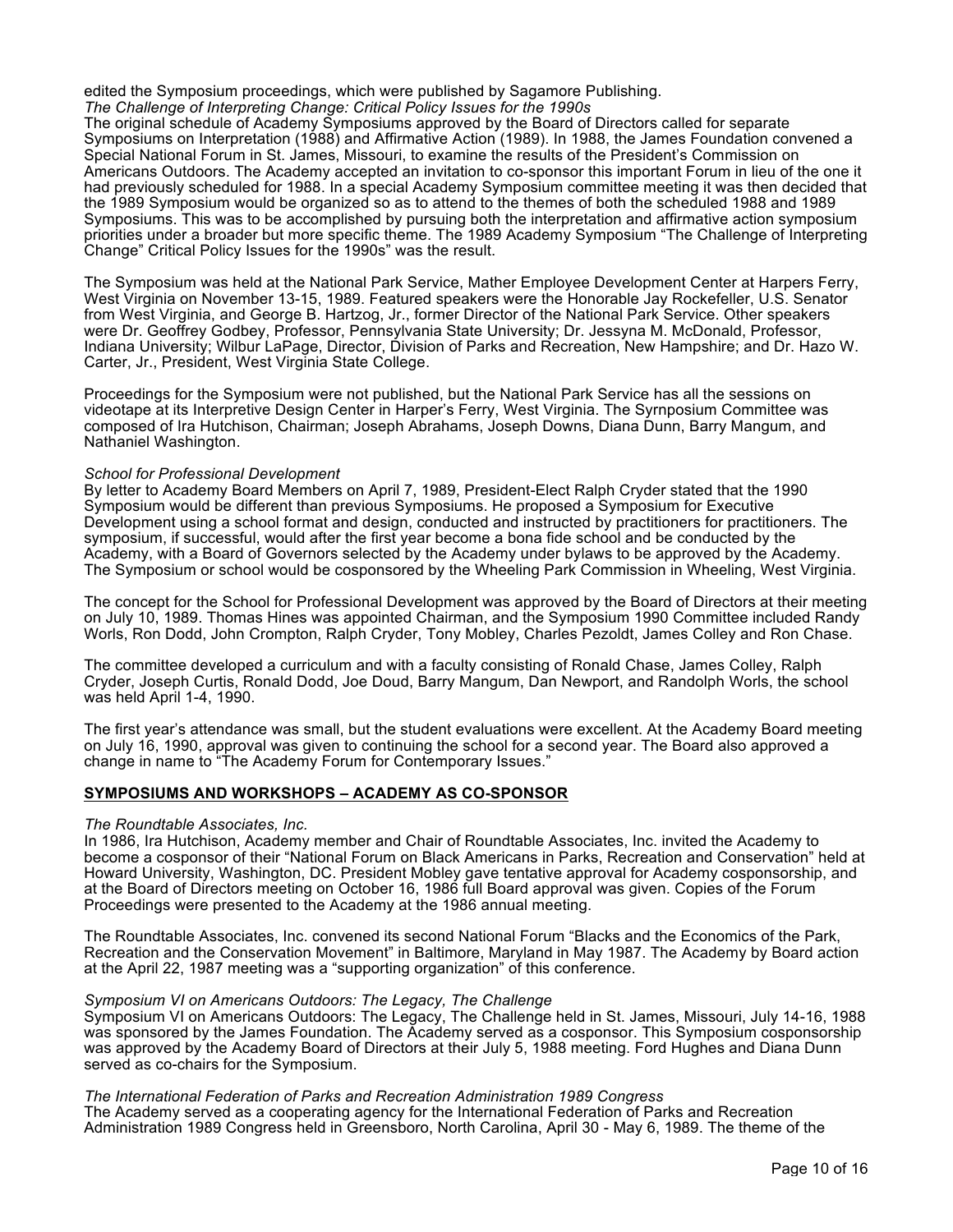### Congress was "Our World - A Park for All People."

Roger Brown, Academy member and General Congress Chair, requested financial assistance from the Academy at the Academy Board of Directors meeting on September 17, 1987. At that time more information was requested, but on July 5, 1988, the Academy Board authorized assistance in publishing of the IFPRA Congress Proceedings. Twenty-one Academy members attended the Congress, which included delegates from 27 countries.

### *Conservatories for the* 21st *Century*

The Academy served as a cosponsor for the Symposium "Conservatories For the 21st Century" sponsored by the Brooklyn Botanic Garden. The original contact for the Symposium was Jim Peterson and James Truncer served as the Academy's liaison with the Brooklyn Botanic Garden. The Symposium was held at the Brooklyn Botanic Garden on October 15-17, 1989.

#### *Symposium on Recreation's Responsibility for Service to Select Populations: the Homeless, Migrant Workers, New Immigrants and the Urban Elderly*

The Symposium was held October 16-19 at Myrtle Beach, South Carolina, with the generous support of the James and Leroy Springs Foundations. The Academy was an endorser of the symposium and several Academy members were in attendance as invitees. Representatives from both parks and recreation and the social services were involved in developing guidelines and recommendations for future cooperative endeavors in response to a growing presence of these populations and our historical need to provide them with services.

### **ACADEMY PUBLICATIONS**

*Proceedings, International Symposium on Sports for Everyone,* Joseph J. Bannon, Editor This publication was completed in 1984 and includes the papers given at the International Symposium on Sports for Everyone held in Anaheim, California, on July 27, 1984. Joseph J. Bannon served as editor and wrote the introduction for the publication, the preface was written by Robert F. Toalson, President of the Academy, and Allen V. Sapora wrote the foreword. Copies of the book were sent to all participants, Academy members, and sold through the Academy's arrangement with Management Learning Laboratories.

*Developing Community Support for Parks and Recreation,* Robert F. Toalson and Patricia Sims-Hechenberger Completed in 1985, this publication was the result of a gathering of ideas and information from park and recreation agencies around the country by Toalson and Hechenherger, the Coordinator of Volunteers for the Champaign Park District, Champaign, Illinois. The ideas were grouped under four headings "The Winning Image," "Community Involvement;' "Volunteers," and "Giving." The publication was sponsored by the Local Promotion of Parks and Recreation Committee of the Academy, chaired by Robert W. Crawford. Robert Crawford also wrote the foreword to the publication. It was paid for by a grant from the National Recreation Foundation given to the Champaign Park District on behalf of the Academy. Copies were sent to all Academy members, contributors of information, and were sold for the Academy by MLL.

### *Parks and Recreation 90* - *Public Parks and Recreation in the Next Decade*

The proceedings for the Parks and Recreation 90 workshop were edited by Robert F. Toalson. The preface was written by Charles E. Hartsoe, President of the Academy, and the introduction by Kenneth J. Smithee and Robert F. Toalson, Co-Chairmen for the workshop. Cynthia N. Capek, Director of Recreation for the Champaign Park District, Champaign, Illinois, wrote the summary of the workshop sessions, and David Gray wrote a section "Transition: A Parable on the Future of the Park and Recreation Movement."

As part of the contract for participating in the workshop, each participant had to write a paper on the future of parks and recreation. Copies of all of the workshop papers were bound together and are on file in the Academy office. Copies of the proceedings were sent to all participants and Academy members and placed on sale through Management Learning Laboratories.

### *Philadelphia Recreation Volunteerism Project, Temple University*

This publication was the final report of a research and demonstration project about Philadelphia Recreation Volunteerism. The project staff included Professor Lawrence R. Allen, Project Director, Professor Richard G. Kraus, and Professor Delores Williams-Andy. It was funded by the National Recreation Foundation and the Fels Foundation. The Academy was a co-sponsor of the project through the efforts of the Local Promotion of Parks and Recreation Committee, Robert W. Crawford, Chairman.

The publication summarizes volunteer practices in the Philadelphia Recreation Department and develops volunteer guidelines manuals for Urban Recreation and Parks. The publication was not printed by the Academy, but as the Academy was a co-sponsor, copies of the publication were sent to all Academy members. The publication was published in 1986.

*The Winning Team,* D. Grant Mainland, Sharon Taylor-Ward, Alameda Recreation and Park Department staff The publication was the result of efforts of Robert W. Crawford as the Chairman of the Academy's Local Promotion of Parks and Recreation Committee. Funds for the project and the publication were provided by the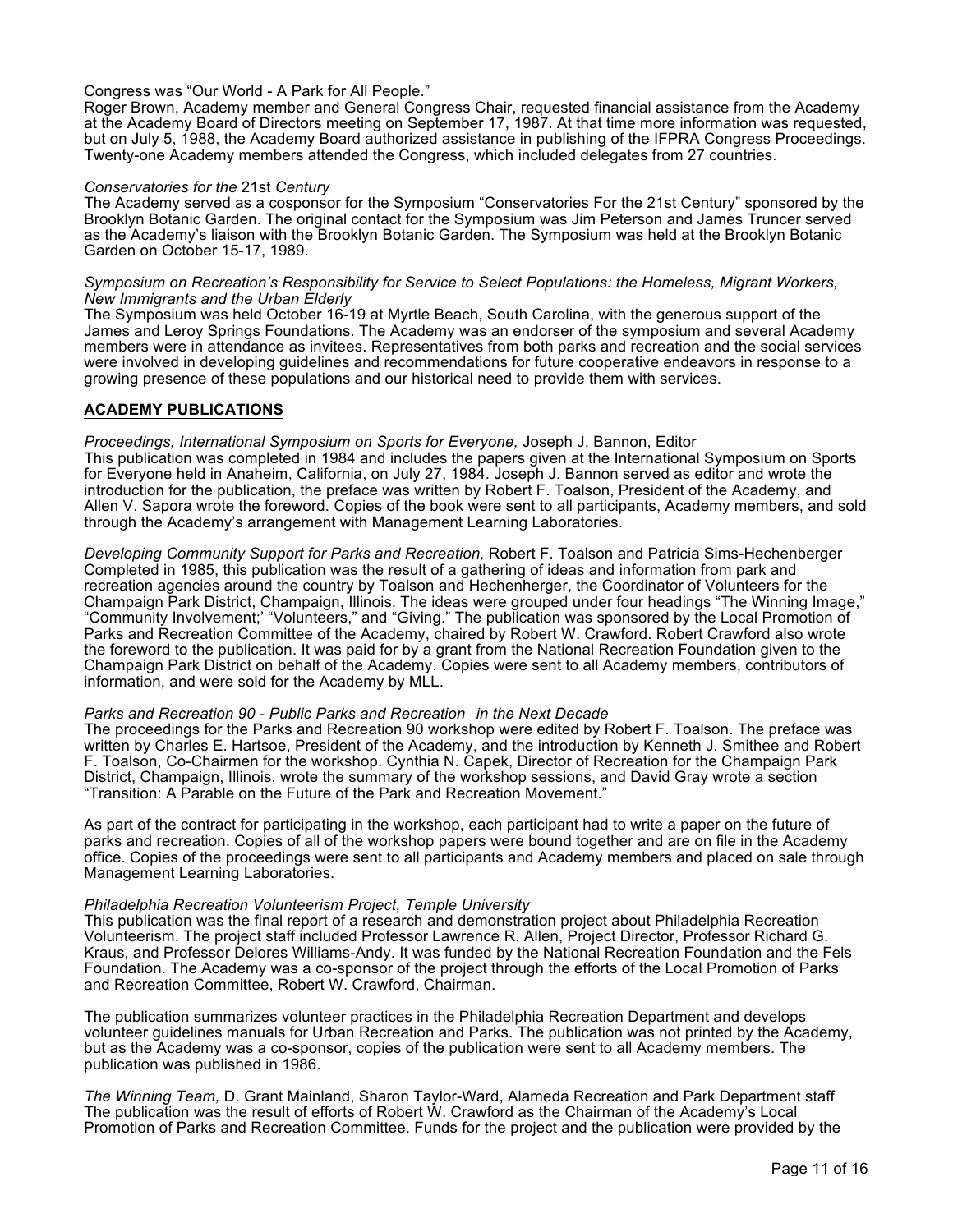### National Recreation Foundation.

The publication and accompanying video production show how a medium-sized city in a major metropolitan area has approached the problems of promoting programs and facilities.

Information is included on working with the media, fundraisers, volunteers and cooperative programs. Robert W. Crawford wrote the foreword for the publication.

This was the third demonstration project sponsored by the Academy and funded by the National Recreation Foundation. The other two were the "Philadelphia Volunteerism Project" and "Developing Community Support for Parks and Recreation." Copies of the publication were given to all Academy members.

#### *An Analysis of Attitudes, Opinions and Behaviors of Management Personnel in Leisure Service Organizations,*  Joseph J. Bannon, Project Director

A series of four research reports were supported by the National Recreation Foundation and the publications were distributed by the Academy. The research and the reports were prepared by the Department of Leisure Studies, University of Illinois, Urbana-Champaign.

- Report I Work Activities Performed by Management Personnel
- Joseph S. Bannon, Project Director; James A. Busser, Research Assistant
- Report 2 Motivation: How it Functions in Leisure Service Personnel Joseph 5. Bannon, Project Director; Carol M. Unzicker, Principal Investigator
- Report 3 Stress Management for Leisure Service Personnel
- Joseph S. Bannon, Project Director; James Busser, Research Assistant; Jane B. Lang, Research Assistant. • Report 4 - Wellness: An Assessment of Leisure Service Managers

Joseph S. Bannon, Project Director; James Busser, Research Assistant; Jane B. Lang, Research Assistant. Copies of each publication were given to all Academy members.

### *Tourism and Recreation: A Growing Partnership*

The publication, *The Proceedings of the 1987 Symposium on Tourism and Recreation: A Growing Partnership,*  was edited by Robert McClellan. It includes the presentations given at the Symposium, the case studies and a summary of the workshop sessions. Copies of the publication were sent to all Symposium participants and Academy members. Some copies were sold through the Academy office.

#### *Voter Support for Municipal Parks & Recreation Bond Issues,* Theodore Deppe, Donald Martin, Merry Moiseinchik.

This publication for the Academy by the School of Health, Physical Education, and Recreation at Indiana University was completed in 1988. It is a summary of a research study on bond issues and referendums throughout the U.S. The primary purpose was to determine the status of voter support for park and recreation bond issues during the period of 1982-l986, and comments from administrators regarding factors that contributed to the success or failure of their bonds issues. Copies of the publication were sent to all Academy members.

*Proceedings for Symposium I on Americans Outdoors: The Legacy, The Challenge* This publication includes the papers presented at the Symposium conducted by the James Foundation and cosponsored by the Academy. The Symposium was held in St. James, Missouri on July 14-16, 1988. The publication was printed by the James Foundation and copies were sent to all Academy members.

*Proceedings* - *The 15th International Federation of Parks and Recreation Administration Congress* The Academy served as a cooperating co-sponsor of the International Congress and provided the funds for printing of the proceedings. Congress was held in Greensboro, North Carolina, April 30 - May 5, 1989. Academy member Roger Brown, President of IFPRA, served as host. Copies were sent to the Academy members.

### **THE RECREATION AND PARK HALL OF FAME**

Following a suggestion from Robert Crawford, Charles Hartsoe, Academy member and Chairman of the NRPA Lee Library Committee, prepared a proposal to create a "Public Recreation and Park Hall of Fame." The proposal was to develop a Hall of Fame that would be jointly sponsored by the Academy and the National Recreation and Park Association. It would be housed in the Joseph Lee Library and Information Center at NRPA Headquarters.

This proposal was presented to the Academy Board of Directors at their meeting of October 16, 1986. The proposal called for a Joint Academy/Lee Library Committee to be created to develop guidelines, recommend candidates, and manage the project; that pictorial plaques of the honorees be displayed in the Lee Library; and that the Committee seek a small grant to fund the project. The Academy Board unanimously endorsed the project. Subsequently, NRPA received a startup grant from the National Recreation Foundation.

The Hall of Fame Committee is composed of the following members: the Chairman and Executive Director of NRPA; the Chairman of the NRPA Joseph Lee Memorial Library Committee; the Director of Professional Services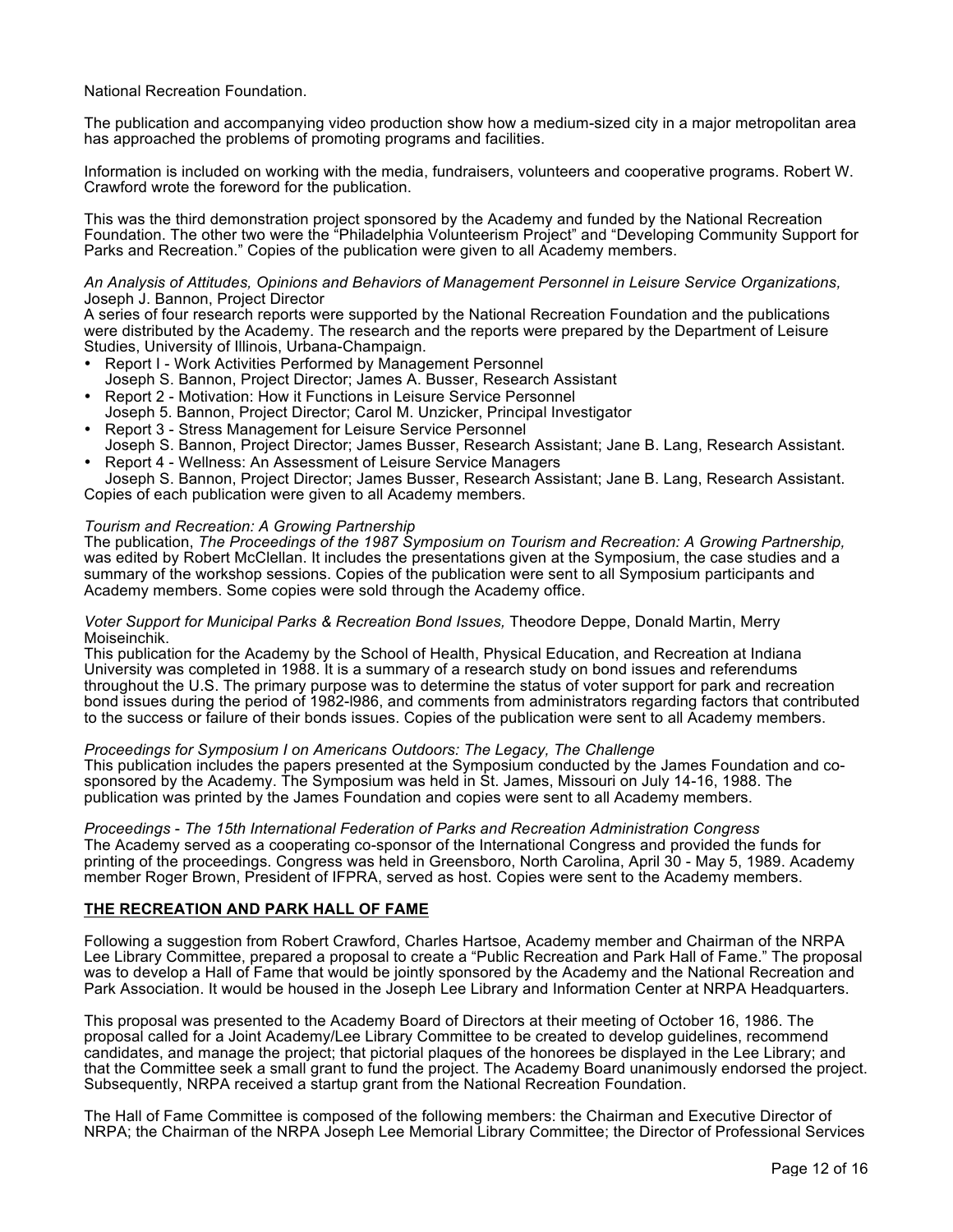for NRPA; the Executive Secretary/Treasurer of the Academy; and three additional persons who are members of both NRPA and the Academy.

The first honorees selected by the committee were presented at the Congress in Indianapolis in 1988. They were: Howard S. Braucher, Luther H. Gulick, Joseph Lee, Frederick Law Olmsted, George A. Parker, Lebert H. Weir, and Theodore Wirth. Those added in 1989 were: Jane Addams, Ernest T. Attwell, Henry S. Curtis, Dorthy Enderis, and Stephen T. Mather.

# **ACCREDITATION FOR PARK AND RECREATION AGENCIES**

A proposal for the development of an accreditation process for Park and Recreation agencies was first presented to the Academy Board on April 22, 1987 by Lou Twardzik. The Board requested additional study and documentation. Additional information was developed, and on June 24-26, 1989, a group of Academy members - Don Henkel representing NRPA and other resource people, including Mr. Frank Leahy, Jr., Director, Headquarter Operations, Commissioner on Accreditation for Law Enforcement Agencies - met at Michigan State University to develop an accreditation proposal to present to the Academy Board. Partial funding for this meeting was provided by the James Foundation and support was provided by Michigan State University.

At the meeting, the Ad Hoc Committee reviewed various issues and recommendations and determined that the next step would be to return to the Academy Board as well as NRPA and the National Recreation Foundation to determine points of mutual interest in accreditation and possible support. The proposal to proceed was presented at the Academy Annual Meeting of October 19, 1989. The Academy Board asked the Committee to develop an operational plan that was realistic for implementation by the members of the Academy, and at the same time to discuss proposed accreditation ideas with NRPA.

At the Board Meeting of January 25, 1990, Lou Twardzik presented a plan that called for the continued development of an accreditation plan through two subcommittees: Standards Subcommittee, and Organization and Administration Subcommittee. At the same time, he called for financial support for the work of these committees of \$5,000 from the Academy. No action was taken at that time.

In 1989 the Academy received a matching grant from the New York Community Trust, Lucy Wortham James Memorial Fund with an understanding that some of the funds could be used for projects such as the Accreditation program. At the Board Meeting of July16, 1990, approval was given to provide an initial funding of \$2,500 for the accreditation project with the possibility of reconsidering additional funding at the annual meeting.

At the Board of Directors meeting in Phoenix on October 11, 1990, Lou Twardzik and the committee members presented a report that outlined: Objectives, a proposed implementation schedule, chapter outline of an accreditation publication, and a proposal for organization and administration of a national accreditation program.

Approval was given by the Academy Board of Directors for an additional expenditure of \$5,000 to complete phase one of the accreditation project. It was noted that even if only phase one were completed, the Academy could publish the material as a guide for development of park and recreation agencies.

At that Board meeting, Dean Tice, Executive Director of NRPA, presented support for the Accreditation project and stated that he would try to provide some funding from NRPA and/or request support from the National Recreation Foundation to help with phase two of the Accreditation project. Don Jolley, President of NRPA, also supported the effort. The committee hopes to complete work on phase one of the Accreditation project in 1991.

## **TRAINING INFORMATION NETWORK**

A proposal by James Truncer that the Academy work with NRPA in the development of an information network of various training opportunities in parks and recreation was supported by the Board at their meeting on July 16,1990. The Board authorized a grant of \$2,500 be given to NRPA to assist in obtaining a student intern to do initial work in obtaining information for a Training Resource Databank as part of the Exchange Network.

## **ACADEMY LOGO**

A committee to develop a logo for the Academy was appointed by President Laidlaw in 1983. The first chairman of the committee was Louis Twardzik. In 1984, Rhodell Owens succeeded Louis Twardzik as chairman of the committee. There were 14 different designs submitted to the committee. Three choices were presented to the Board of Directors at their meeting on January 23, 1984. A final design for the logo was approved at the Academy Board meeting of June 25, 1984. Mrs. Hettie Beers, a graphic designer in Peoria, Illinois, was the designer of the selected logo.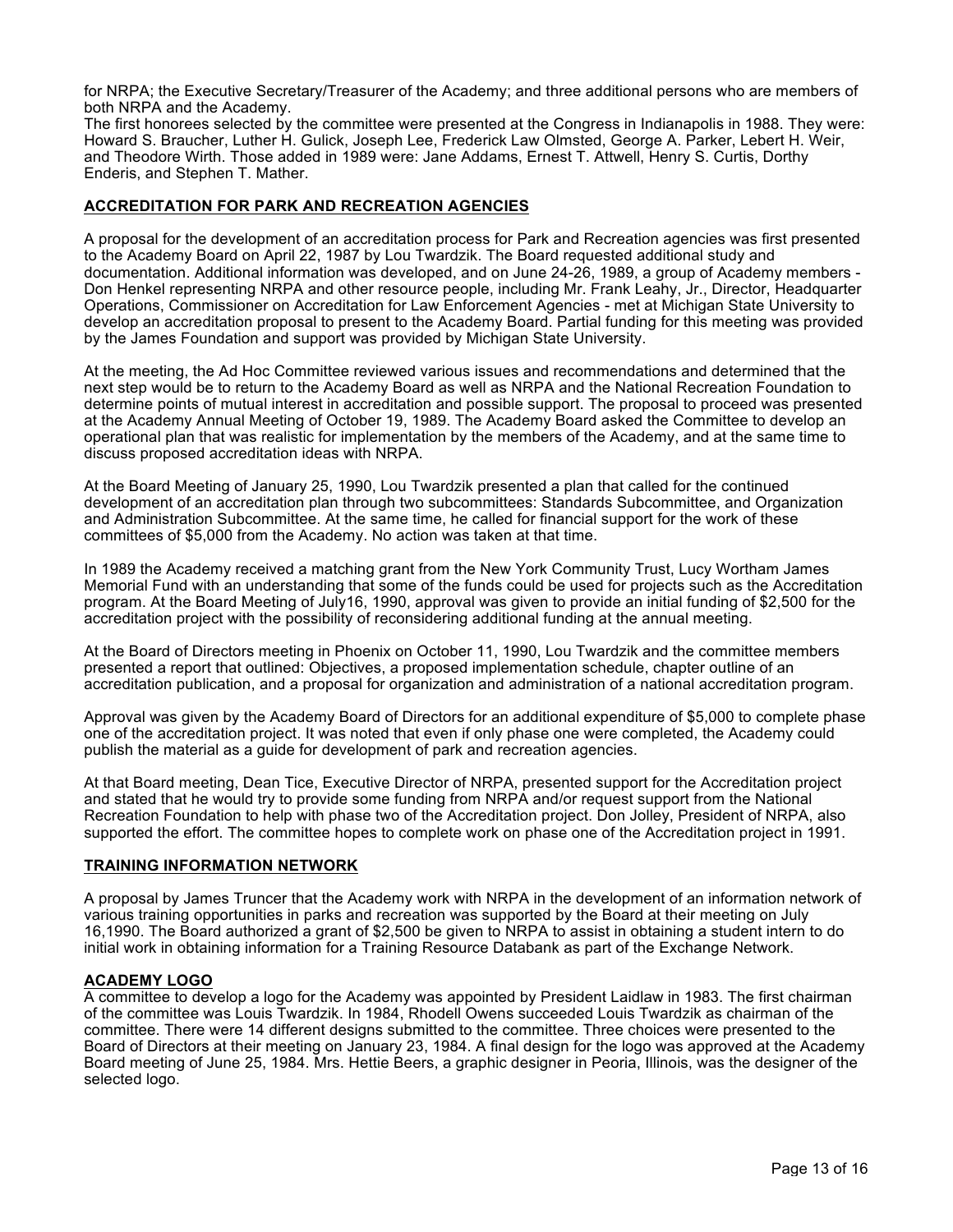# **ACADEMY AWARDS**

The Academy is involved with four types of Award programs:

President's Awards. The proposal for the President's Awards was presented by Ford Hughes at the Academy Board Meeting of January 20, 1989. President Hughes recommended five awards - three of which would be called President's Awards; one a commercial award; and the fifth given to a practitioner. The Board approved the concept, but requested that a committee develop standards for the awards. President Hughes appointed Charles Hartsoe to undertake that task. The standards were completed by Hartsoe and presented to the Board at their meeting on July 10, 1989. In the presentation the awards were reduced to four.

### *Standards for President's Awards*

The President's Awards are designed to recognize exceptional service rendered by individual members of the Academy to the advancement of its goals and objectives and contributions made by private industry which advance parks and recreation in ways that are consistent with the goals of the Academy.

The President's Awards are administered by the President of the Academy and members of the Executive Committee. The awards are discretionary and will only be presented in cases when the executive leadership of the Academy feels that special recognition is warranted. The following are guidelines regarding this special recognition.

- I. President's Award
	- A. Practitioner presented to the practitioner member who has rendered exceptional service to the Academy in advancing its objectives. Examples: Serving as Chairman of an Academy sponsored or co-sponsored seminar or institute; proposing

and instituting a major new Academy program.

B. Educator - Presented to the educator member who has rendered exceptional service to the Academy in advancing its objectives.

Examples: Serving as an editor or co-editor of the *Journal of Park and Recreation Administration;* proposing and instituting a major new Academy program.

- II. Distinguished Practice Award: Presented to the practitioner member who has achieved notable distinction in the practice of park and recreation administration and whose accomplishments are of an extraordinary nature that warrant national and/or international recognition. Examples: Development of a major new program/facility that attracts national/international attention.
- III. President's Commercial Award: Presented to a member of industry or the private sector for an exceptional contribution to the park and recreation field that is consistent with the Academy's goals of advancing knowledge and promoting public understanding of recreation and parks. Examples: Financial or service contribution to an Academy-sponsored seminar or institute; sponsorship of a major innovative program or sponsorship of a scholarship in recreation and parks.

## *President's Awards Recipients*

| 1989 | Educator                   | Charles E. Hartsoe                 |
|------|----------------------------|------------------------------------|
|      | Distinguished Practitioner | Roger K. Brown & Robert F. Toalson |
|      | Commercial                 | The National Geographic Society    |
| 1990 | Educator                   | Roger Warren                       |
|      | <b>Practitioner</b>        | Ford W. Hughes                     |

Distinguished Founders Awards**.** Tony Mobley, Chairman of the Committee on Special Recognition, proposed the establishment of an Academy Distinguished Founders Award to the Board of Directors at their meeting of September 17, 1987. The Award would recognize members of the Academy who have contributed to the Academy's work in some extraordinary way. The award was approved and the Board also approved awarding the following three awards:

- 1. Frank Vaydik for his leadership in "founding" the Academy.
- 2. Robert W. Crawford for his personal leadership as well as assistance in funding the establishment of the Academy and its publication.
- 3. Conrad Wirth for his personal leadership as well as assistance in funding the establishment of the Academy and its publications.

Outstanding Scholarly Awards Program. John Crompton presented a proposal for the Academy to establish a recognition program for outstanding scholarly work by students in the field of parks and recreation administration to the Board of Directors at their meeting of October 24, 1985.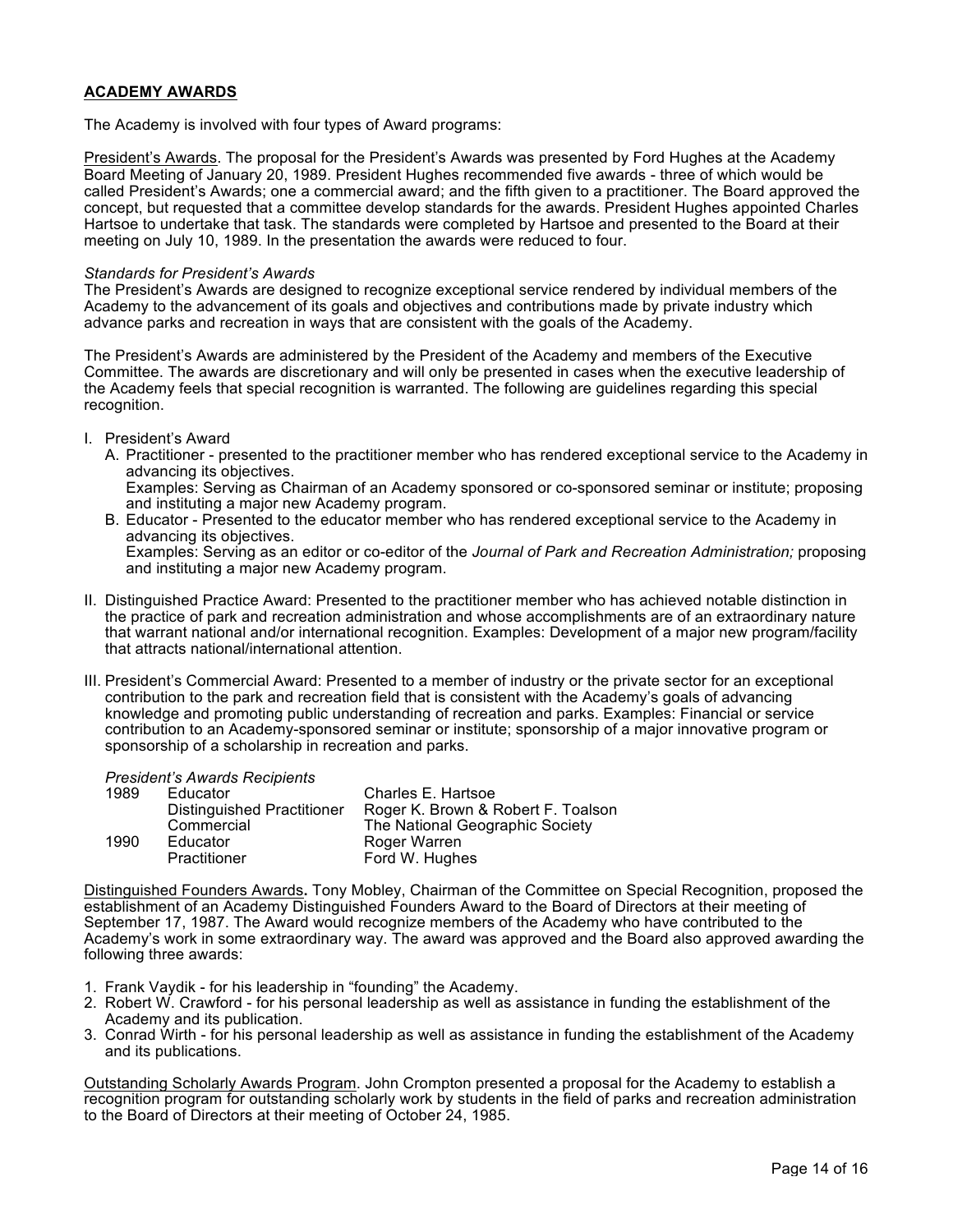The Board authorized the President to appoint a special study committee to investigate the Crompton proposal. This committee under the Chairmanship of John Crompton, reported to the Board at the April 22, 1987 meeting. It was recommended that an award for the best student and best practitioner papers be given every two years on an alternating basis. It was also recommended that a doctoral dissertation award be awarded every third year with the first award to be made in 1988. The awards for the best student and practitioner paper are \$500 each. The Academy also pays up to \$250 to help the student meet expenses to attend the Academy Annual Meeting. The best doctoral dissertation award is \$1,000. Joe Bannon, Academy member and CEO of Sagamore Publishing, Inc., provided the \$1,000 check for the first doctoral paper winner and he has agreed to provide the \$1,000 award for the next doctoral award winner scheduled for 1991.

At the Board Meeting of October 6, 1988, approval was given to name the practitioner award the Willard E. Sutherland Award.

### *Outstanding Scholarly Award Recipients*

| 1987 Best Student Paper          | David Osborne                                 |
|----------------------------------|-----------------------------------------------|
| 1988 Willard C. Sutherland Award | Jeff Hayard and Ann Toole                     |
| 1988 Doctoral Dissertation       | Dr. Bruce E. Wicks                            |
| 1990 Best Student Paper          | Kelly J. MacKay                               |
| Certificates of Merit            | Jill Decker and Stephen Montez                |
| 1990 Willard C. Sutherland Award | Leon Younger                                  |
| Certificates of Merit            | Harriet H. Christiansen and Steven R. Baldwin |

Pugsley Award, This award named in honor of Cornelius Armory Pugsley, an early park activist and civic leader, has historically been awarded by the American Scenic and Historic Preservation Society. The Society was created by an Act of the Legislature of the State of New York in 1895 and amended in 1901 as "a national organization of men and women for the protection of natural scenery and the preservation of historic landmarks in City or Country, made beautiful by nature or art: to preserve landmarks, objects and other records of the past and present; to erect historic memorials, and generally to promote popular appreciation of scenic beauties of America and respect for the history of the nation, it honored names and its physical memorials."

In 1985, the management of the Pugsley awards program was transferred to the National Park Foundation. Mr. John Bryant, Jr., President of the National Park Foundation, at the suggestion of Conrad Wirth requested help from the Academy in the identification of nominees for the award. It was agreed that the Academy would identify worthy nominees and the National Park Foundation would make the final selection.

#### *Pugsley Award - Academy Members Receiving Award*

| 1958 | . <b>. . .</b> .<br>National Award | State Award<br><b>Conrad Wirth</b> | Local Award                            |
|------|------------------------------------|------------------------------------|----------------------------------------|
| 1963 | Conrad L. Wirth                    |                                    |                                        |
| 1965 |                                    |                                    | Frank Vaydik                           |
| 1969 |                                    | Joseph J. Truncer                  | Nash Castro                            |
| 1970 |                                    |                                    | Robert W. Ruhe                         |
| 1972 |                                    | William Penn Mott Jr.              |                                        |
| 1974 | <b>Russell Dickinson</b>           |                                    | Rhodell F. Owens                       |
| 1979 |                                    | Nash Castro                        | Max D. Ramsey                          |
| 1981 |                                    |                                    | Frank Vavdik                           |
| 1982 |                                    |                                    | William Penn Mott, Jr. and Graham Skea |
| 1983 |                                    |                                    | <b>Charles Odegaard</b>                |
| 1987 |                                    | William C. Forrey                  | Robert F. Toalson                      |
| 1988 | William Penn Mott, Jr.             | William Walters                    | William Bird                           |
| 1990 |                                    | Dave Talbot                        | Dick Trudeau                           |
|      |                                    |                                    |                                        |

### Wirth Environmental Award

Charles Hartsoe, as President of the Academy, proposed at a Board meeting February 1, 1985 that the Academy work with the National Park Foundation to design and develop an environmental/conservation award designed to honor Conrad Wirth. Hartsoe worked with the National Park Foundation to design the medal for the Wirth Environmental Award, which was established by the National Park Foundation to recognize outstanding contributions made to the preservation of America's land and water resources as they relate to park and recreation use. The award was named in honor of Theodore and Conrad Wirth, father and son pioneers in recreation land management, whose century of leadership left an important legacy to park development in America. John Bryant, Jr., President of the National Park Foundation, at the same meeting where he requested Academy help with the Pugsley Awards, asked that the Academy also help in identifying nominees for the Wirth Award. The Wirth Award is presented annually by the Foundation.